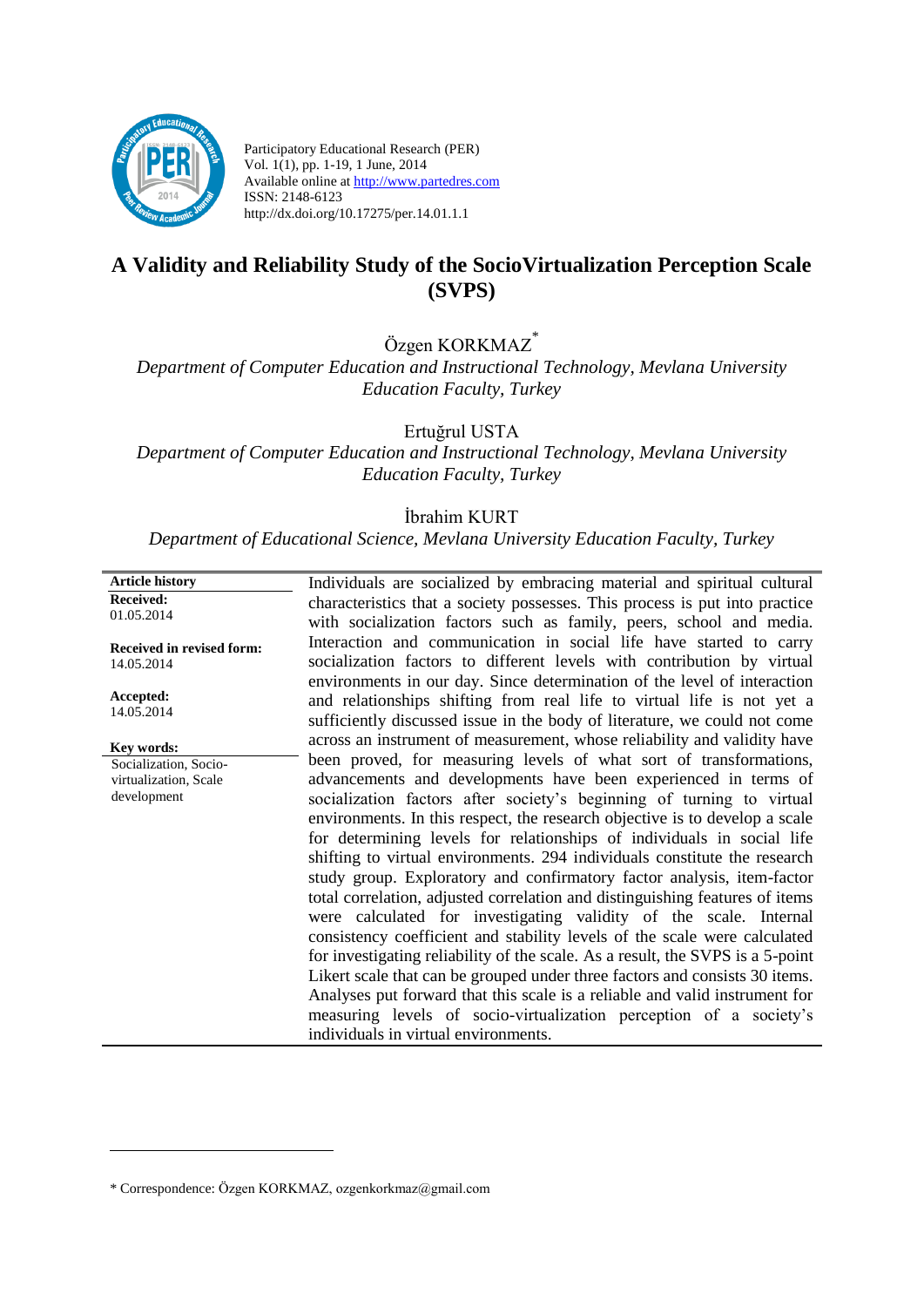## **Introduction**

Throughout history, societies have transferred their accumulations to individuals and newly growing generations and ensured sustaining existence of their societies through their socialization. The concept of socialization, which was defined by sociologists from different aspects, is described as preparing individuals, who have participated in society, for social life and the process of their integration into society and their adaptation to their environments (Dönmezer,1984; Doğan, 2012). While on the one hand individuals embrace the things possessed by society, on the other hand they are raised as personalities. In this regard, socialization is internalization of objective, social reality and its relative interpretation according to individuals (Jarvis, 1983). A socialized individual experiences a process of learning itself and his/her environment by embracing values and norms owned by society and fulfilling social roles (Marshall 1999). Humans experience the process of becoming a being that they are supposed to be by living within a society as different from other organisms (Evkuran 2010). The fact that humans are social beings has entailed them to be definitely present in a society. Humans, who are living in social life, have to live by considering the things that society has and commonly shared social values (Doğan, 1993). The process of transferring what society has to individuals has socialized them. While making each of its members embrace understanding of the social 'us', each individual also experiences a process of melting themselves as a 'self' within society (Celkan,1991). Thus, while individuals were learning what is social, they have also begun to set their behaviors and lives according to their societies. Primary ways of conduct are learned by individuals with socialization and they go on with their lives in the framework of various ideals while gaining social values (Ozankaya 1986).

Individuals experience a process where they learn values, customs, traditions, knowledge and skills in an interactive way. Socialization is considered as a process of interaction between individuals and society rather than something where individuals are constantly influenced by society (Zeichner & Tabachnick, 1985). Individuals experience this in every part of life and throughout their lives; also through teaching this to newly growing generations, values and norms of society are transferred to new generations and societies are constantly kept alive in terms of socialization. In fact, each individual goes on with their lives in society as a product of their own culture. While on the one hand humans as social beings develop biologically, on the other hand their personality arises with values and norms of society within the process of socialization. After a process of solidarity and cooperation for humanity along with other people in societies, humans who were different from each other began to live together (Güvenç, 1995).

It is possible to mention various instruments of socialization for giving the things in a society to individuals. Among them, family, games and peers, education, environment, clubs, associations, artistic activities and mass communication devices are at the forefront (Josept, 1994; Özgüven, 1996). Individuals begin to embrace how they are supposed to live in society with family, peers, school and media (Coser, 1987, Parke at al., 2008). Individuals, whose process of participating in society starts with their family who brought them to this world, try to perceive and understand what is going on in their surroundings. Interactive process of socialization starts to manifest itself more after what individuals share with their peers increase and they begin to spend more time with their peers. Since the things that will be formally gathered throughout education are obvious, literary, geographical and physical things that belong to society and history as well as their situation of socialization begin to be given to individuals as things that will be necessary for them in society throughout their life. Socialization forms social identities of individuals while they are living in society. It was

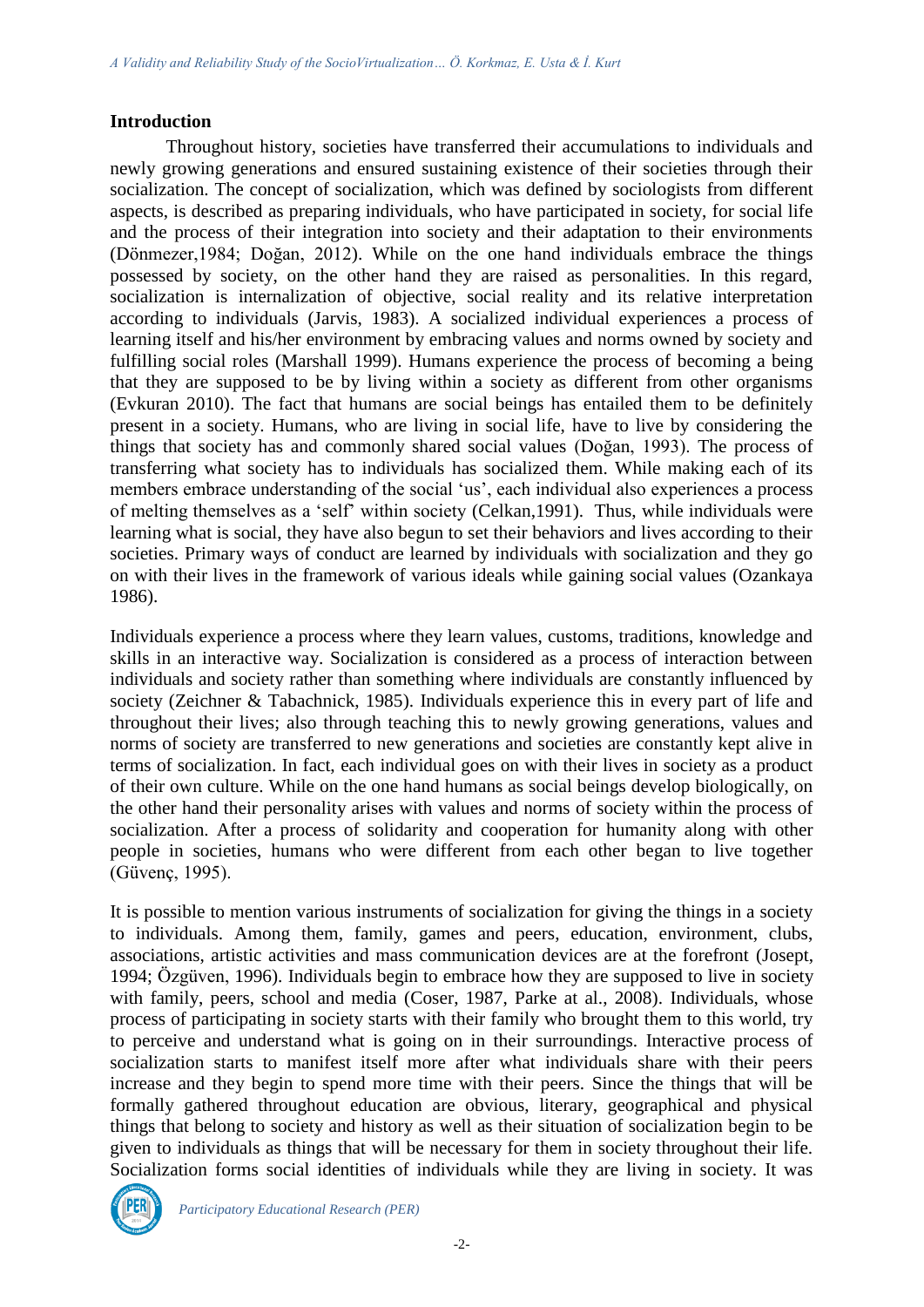stated as a result of researches conducted that innate nature of humans, culture and education have an influential role on emergence of social identity (Plummer 2010; Aluja & Blanch, 2004).

#### *Society and Virtual Environment*

It is observed in the context of literature and conducted researches that tools of socialization have fulfilled the same function in historical process in general sense ( Coser, 1987, Parke at al., 2008; Jarvis, 1983; Zeichner & Tabachnick, 1985; Dönmezer,1984; Doğan, 2012; Josept, 1994; Özgüven, 1996). Albeit tools of socialization have tried to fulfill the same functions until now, as lately various transformations and developments are the case in terms of these tools, it can be argued that socialization have been influenced by this situation. For instance, individuals access many news, events and information more quickly or can be quickly influenced by them.

It can be said that knowledge and technology, which are advancing and developing in our time, making their presence felt in every aspect has brought individuals' relationship with tools of socialization to a little bit more different levels compared to previous years. Individuals, who live in an information and technology society, have started to life socialization process different than their fathers and grandfathers. The time which is spent by humans in social life has started to decrease more in our age compared to previous years. Also, interaction between humans and machines even further increases with proliferation of technological devices and individuals begin to spend more time with televisions, mobile phones, computers and internet starting from early ages. This process results in various changes and differentiations with regard to tools of socialization. It can be said that a different process compared to previous eras has begun to be experienced ranging from domestic interaction and communication, games played with peers and chats initiated with peers to technological devices used in the area of education and to the fact that media is now everywhere along with technology. While contributions of these developments on socialization last, it is also observed that individuals now use mass communication devices more for their relationship with their environment, for interactions of social life and receiving values and norms possessed by society with beginning to use technological things. As a result, it can be said that these phenomena has begun to be slowly observed in attitudes and behaviors. It is important to re-think and analyze instruments that are effective in socialization process with technological advancements that have started to make themselves felt (Erturgut, 2008). Worldwide use of internet and individuals spending their time in virtual environment increasingly continue day by day. In this process, it was estimated that about 71% of population in developed countries and about 21% of population in developing countries will spend their time in virtual environment (IMEF, 2011). As a result of an increase in this ratio, it can be argued that new situations related to social life and socialization, which are determinative of living spheres of individuals, will be the case. Considering that particularly the young generation, who has recently participated in society (between the ages of 16 and 24), has the highest ratio of using virtual environment (TÜİK, 2011), it can be anticipated that various social phenomena might emerge among these individuals and previous generation.

However, virtual environment manifests itself with many positive aspects for learning new cultures, establishing and developing dialogues thanks to opportunities it presents to people and for presenting a world that is possible for putting new social movements as well as social and political discourses in circulation (Binark & Bayraktutan, 2008).Opportunities of

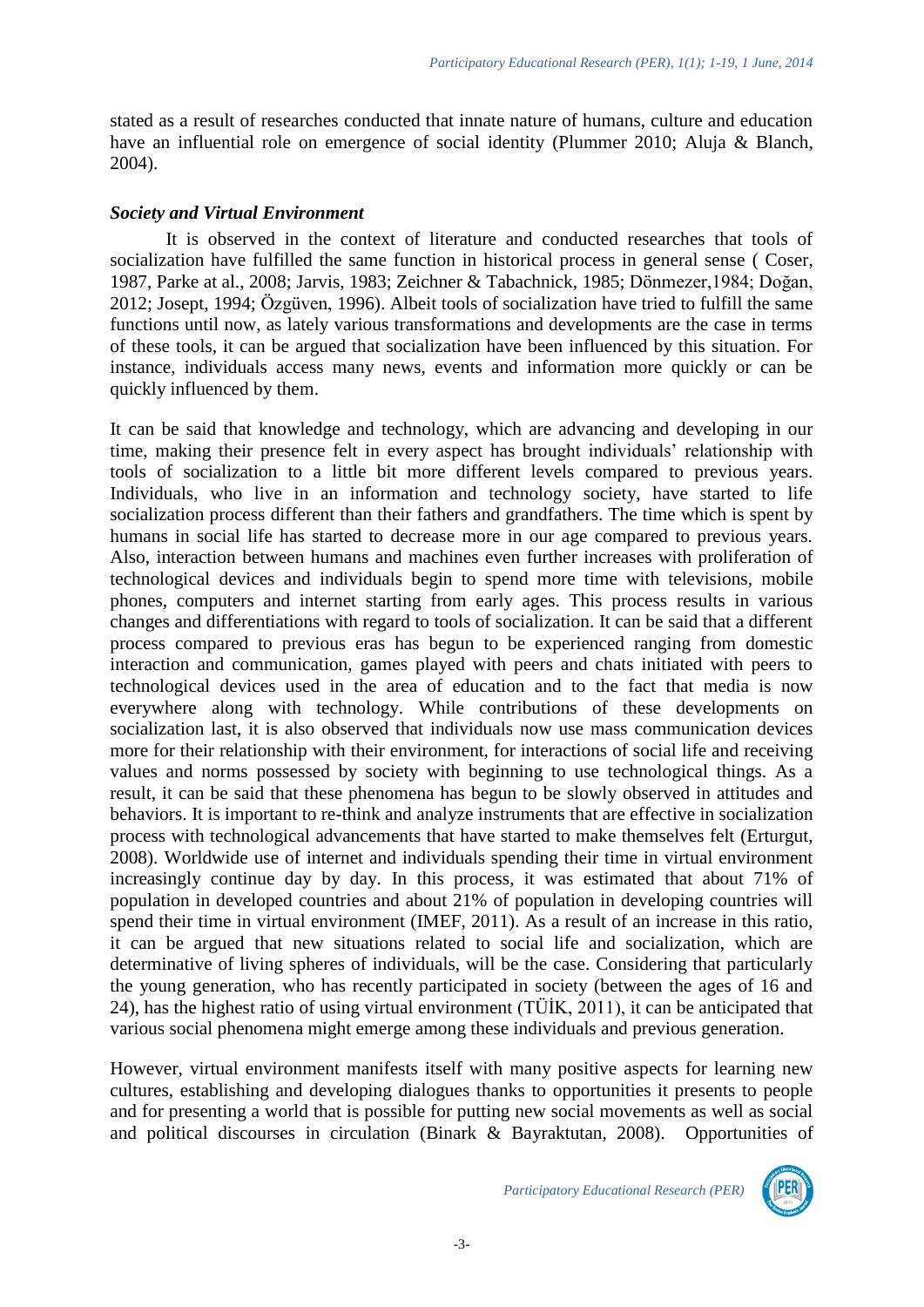internet and social networking sites such as YouTube, dailymotion, Facebook, geocities and twitter do not only contain a one-sided communication but also an interaction. Interaction brought by virtual environment can be said to show its impact on process of socialization of individuals. Now, situations of socialization, which are addressed as four primary factors, have started to be influenced by virtual environments. Domestic communication started to take different dimensions after inclusion of virtual things. Now, relationships among husbands and wives, children and parents and brothers and sisters are experienced different than what was the case before 2000s.

There are cases of domestic relationships where individuals in families cannot find time for each other due to the fact that time to surf in virtual environments has increased. Internet is shown as one of the reasons for divorces in families.

Individuals in families like and comment under photos of each other on Facebook and other virtual networks. This demonstrates that relationships in society starting from the smallest unit of society, to wit families, have started to shift to virtual environment.

Family members, who spend a lot of time in virtual environments, cannot spend time with their families because they feel the need to surf in internet on evenings and communicate by corresponding over different computers when they need to talk even though they are in the same house, signal that relationships have changed.

Education, which provides contribution to socialization, has started to gain new dimensions with having internet in schools, distant education, online courses and actively using virtual environment.

It can be seen that along with friendships in virtual environments, virtual things are now talked about among chats of peers after emergence of the 'generation Y' and secondary lives rather than games on streets and neighborhood friendships. In case of being more interested in virtual things, individuals' communication with their surrounding starts to decline (Özdemir & Usta, 2007).

#### *What is socio virtualization?*

Mass communication devices provide news to people from all over the world in a faster fashion with their virtual spheres and new technological opportunities that they present. People in the world started to communicate as if they were living in the same neighborhood with opportunities of internet and mass communication devices (İMEF, 2011). People, who receive news and know the world well, can struggle to receive news related to neighborhoods in which they live. The Arab Spring and the Gezi Park events can be shown as examples for power of interaction, which also emerged in virtualization. Impact of the case of 'sociovirtualization', which demonstrates its functionality in each of socialization instruments, is observed in socialization factors (Kurt, 2012). Now, virtual networks have turned into instruments of socialization for kids and young people (Feng & Xie, 2014). After social relationships and interactions have started to shift to virtual environments, a socio-virtual situation has begun to emerge. Individuals spending more time in virtual environments, increasing communication, information share and opportunities such as telecommunication steer society to a situation of socio-virtualization. Based on this, socio-virtualization can be described as individuals turning from interaction environment in society to virtual environment, spending their time there, as a decline in their interaction with things possessed by society such as customs, traditions and values that are related to society that individuals

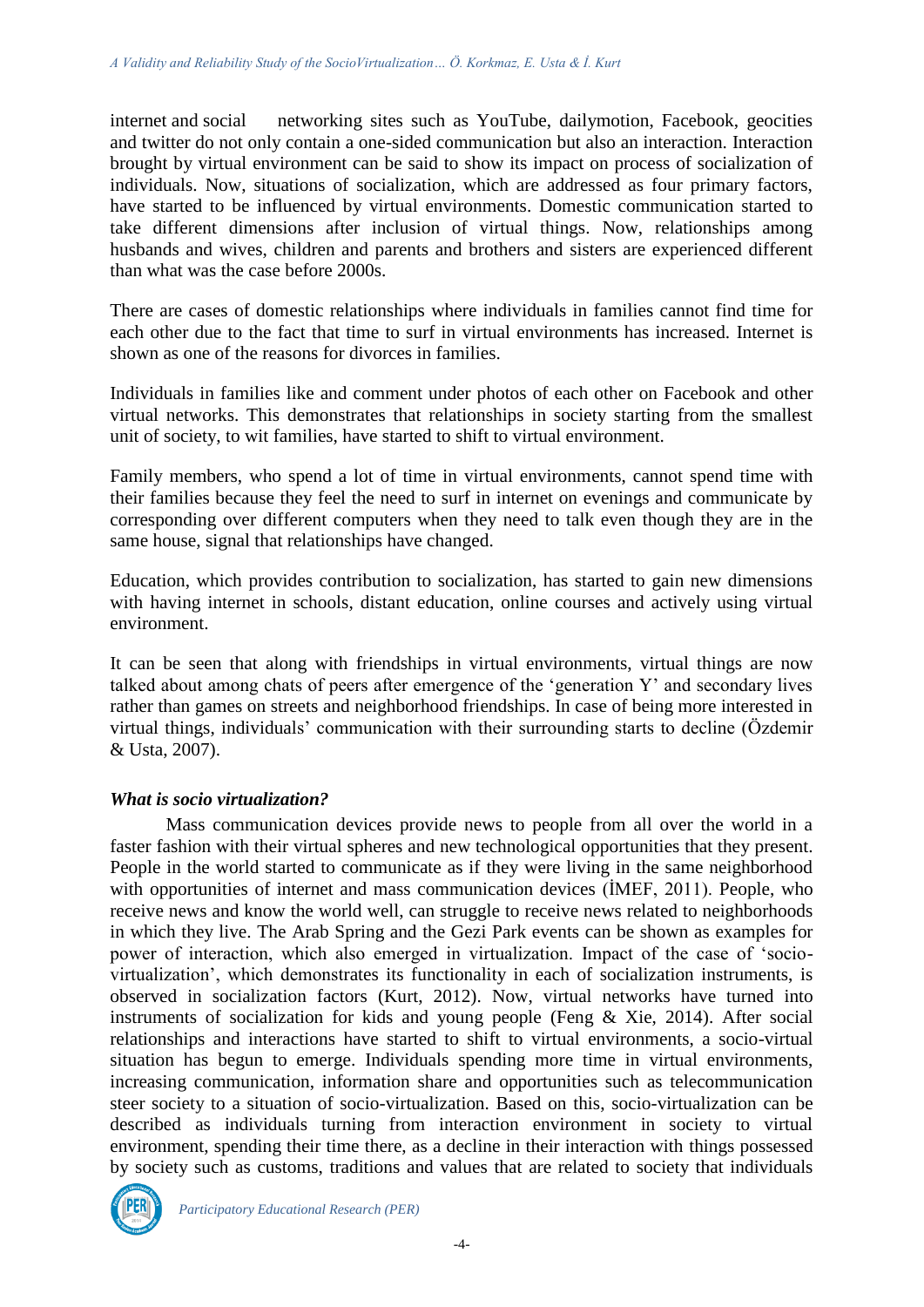would have learned by living in society and individuals going on with their lives in society by seeing the things that are owned and are not owned by society together with an influence by virtual environments (Kurt, 2012; Kurt, 2013).

Individuals, who resemble to society in every stage of their life and who are socialized by acting like other people in society, started to spend a certain part of their time in socio-virtual environments. It can be said that individuals, who have started to experience sociovirtualization as well as social environments in society, have found occupations that they can spend time in individual sense. We can add many activities in this process ranging from their profession, researches conducted, their will to spend their time well to making new friends and actively using communication and correspondence. Individuals, who begin to be sociovirtualized, are able to find various occupations and activities as well as a place for themselves in virtual world with network connections and 'senses and feelings of networks'. Some cases such as further decreasing of communication and weakening of relationships can emerge when individuals, who are not able to spend their time with society and other individuals as much as they are used to, start to spend this time in virtual environments. Examination of generations distinctly from each other such as X, Y and Z in a research conducted in the literature can be shown as an example of this (Brenner, 1997; Kraut et al., 1998; Prensky, 2001).

It can reveal situations for slowing down values, which are culturally owned by society and transferred to other generations, in this process or differential perceiving among individuals. One of its reasons can be given that participation in social activities and spheres as much as in the past differs in terms of individuals spending time in virtual environments. Also, if individuals start to regard virtual environment as a sphere in which they have no responsibility and feel more comfortable when they feel pressurized by society, this can even further increase shifts from social to socio-virtual.

Studies conducted in the literature are mostly researches about socialization, virtual environments and what generations do with technology and how they are affected by it. Socio-virtualization is a new outlook from the perspective of presence of socialization in virtual environments and new generations beginning to see cultural elements in virtual environments. In this regard, socio-virtualization is important with regard to being an indicator for emergence of differences because of influence of virtual environment along with decreasing time spent with society while individuals are socialized in society. The ones who would like to understand society, researches who try to understand direction and to which direction interests and needs shift, business world, each institution and organization which would like to sell their products and to which direction society is moving and how needs and wills are and will be shaped as well as every researcher can need this scale. Because, measuring turning to what is virtual with regard to needs, wills and desires of humans will provide various opportunities to product owners, the ones who want to understand individuals and to the ones who research society's tendencies. Also, each area in society having their equivalent in virtual environment by considering that environment and somehow embracing the things that belong to society are important for contemplating on this situation. For instance, beginning to use portals, platforms or web sites where importance of norms, values and communication, importance of language spoken by society and rules will be present, lived or repeated would be the case.

In terms of education, considering learning education-related things by shifting towards

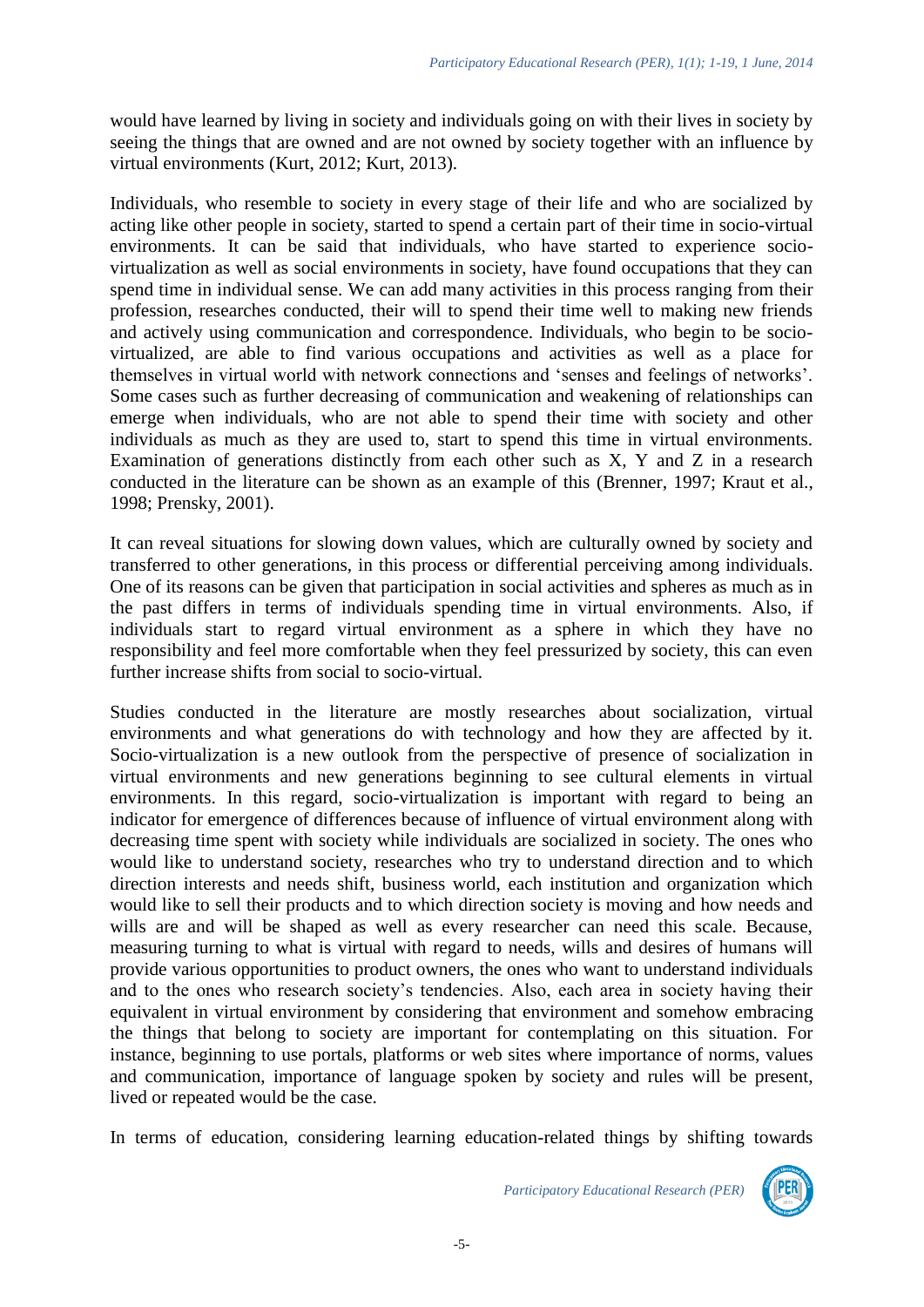virtual environments, emergence of new options would be the case for managers and instructors. Knowing students' needs (attention, need, personalities and expectations) is important in terms of effectiveness of learning-teaching process and its determination in a more realistic and efficient way in terms of teaching design. Educational needs, teaching goals, course content, structure, learning and teaching process, measurement and assessment approaches can be different for individuals whose socio-virtualization levels differ.

It can be said that determining levels of individuals (students) regarding socio-virtualization is important for making teaching activities and these approaches more effective and this scale can be used in this framework. In short, next steps can be taken by measuring tendency of people towards virtual things for every case, incident and object which are wanted to be shown, taught, embraced and promoted with social life and education remaining under influence of virtual environment.

## **2. Method**

## *2.1. Study Group*

294 young individuals, most of them are university students, who are living in the center of Konya district, constitute study group of this research. Of all individuals, who participated in the study, 203 are females and 78 are males. 13 participants did not specify their genders. 96 of all participants, who attended this study, are in the age range of 19 and below and 186 of them are in the age range of 20 and 29. 12 individuals did not specify their ages.

#### *2.2. Process of Developing the Scale*

First of all, a pool of items were attempted to be generated in this process of developing the scale. First of all, literature review was conducted in process of developing the scale, socialization (Plummer 2010; Aluja & [Blanch,](http://www.sciencedirect.com/science/article/pii/S0191886906000389#bib2) 2004; [Jarvis,](http://www.sciencedirect.com/science/article/pii/S0020748998000558#BIB15) 1983; Marshall, 1999; Evkuran 2009; Celkan,1991; Ozankaya 1986; Zeichner & Tabachnick, 1985; Güvenç, 1995; Josept, 1994; Özgüven, 1996; Coser, 1987, Parke at al., 2008; Dönmezer,1984; Doğan, 2012) and general characteristics of virtual environments (Erturgut, 2008; Binark & Bayraktutan, 2008; Özdemir & Usta, 2007; Feng & Xie, 2014; Altun, 2008; Dunne, Lawlor & Rowley, 2010; Chana & Dicianno, 2011; Goldberg, 1997; Young & Rodgers, 1998; Davis, 2001; Davis, Flett & Besser, 2002; Mittal, Tessner & Walker, 2007; Shapira, et al., 2000; Yang, et al., 2005; Nie, Hillygus, & Erbring, 2008; Rainie, Purcell, & Smith, 2011) were tried to be determined. A questionnaire research was performed within the framework of specified general characteristics and how perceptions of individuals, who participated in the questionnaire, between socialization and virtual environment are was examined with four open ended questions (Kurt, 2013). In the framework of these questions, answers of open ended questions were tried to be categorized under each question. Obtained texts were examined, students' opinions were made items for behavior and pool of items began to be generated. Items of socio-virtualization scale were determined by making various grammar and vocabulary corrections without changing originality of answers given by individuals. A draft scale of 30 items was put forward within the framework of answers given by 100 respondents to four open-ended questions. For instance, one of the mostly preferred items among answers to the question "Do you think that social relations have changed with use of internet? If you do, could you explain in what direction did a differentiation occur?" was "I do think that it has differed. People prefer internet instead of spending time together and this

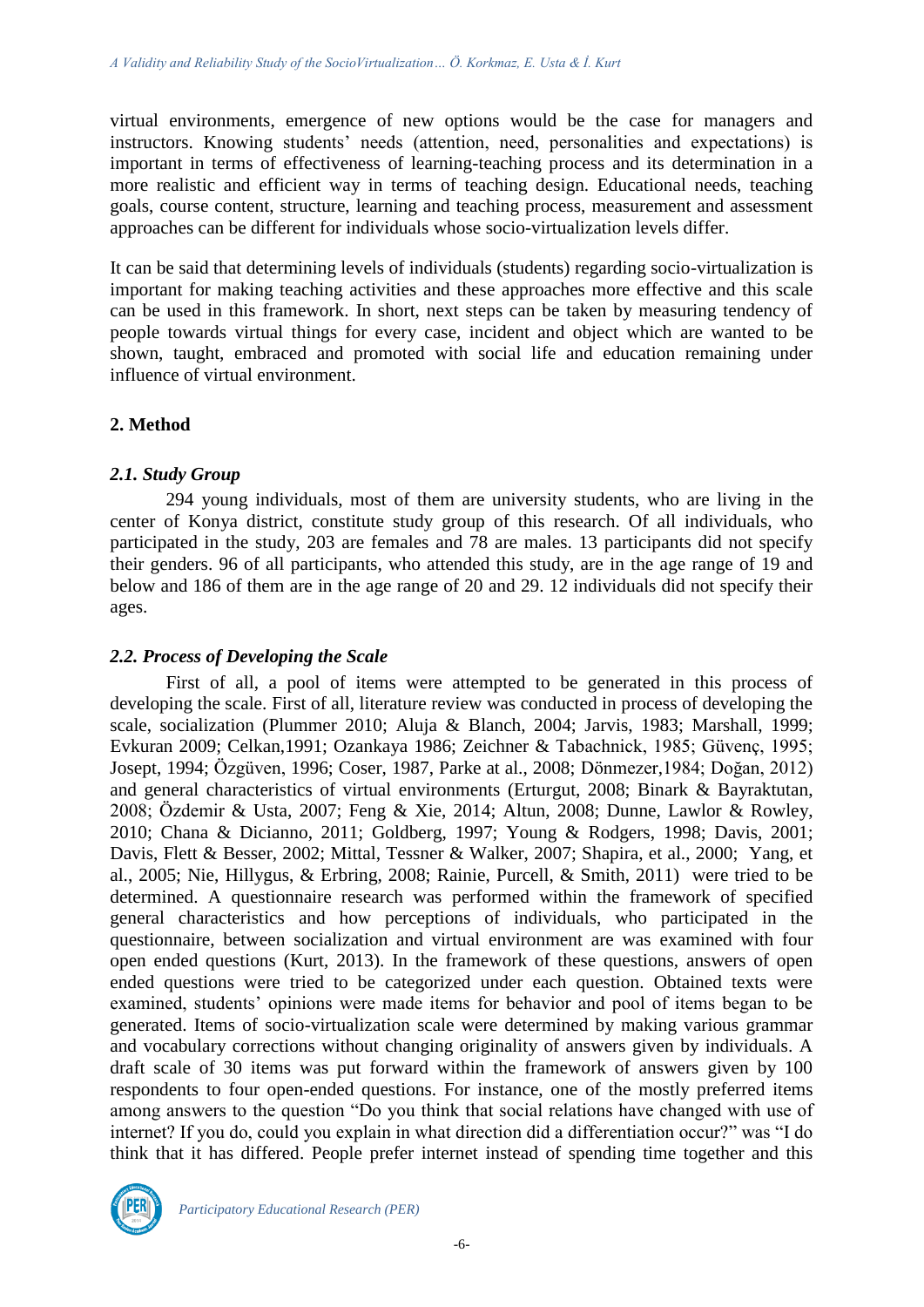considerably weakens human relations". This answer appeared in the scale as "I prefer internet instead of spending time with people in social life". Again similarly, an open-ended question "Would you think that your interaction and communication with your surrounding have changed after you started to use internet" was answered by most participants as "I do not very actively use internet. However, when I spend time in internet, my communication with family members considerably comes to a halt. I live detached from home without knowing what is happening at home and who is coming to our home." and this answer appeared in the scale as "I cannot really sit with my family much since I feel the need to surf in internet on evenings at home".

A pool with 30 items was generated with contributions from field experts and information obtained from the literature. Choices with five levels were placed opposed to generated items to determine self-sufficiency levels of individuals that were stated in items. These choices were organized and scored as "(1) never", "(2) rarely", "(3) sometimes", "(4) generally" and "(5) always". Items, which were created as drafts, were examined by an expert on Turkish language, two field experts on educational technology and a psychological consultancy and counseling expert in terms of their content, expression, meaning, grammar and punctuation errors. Necessary adjustments were made in line with pointed criticisms and draft scale with 20 items was generated. This draft scale was applied on study group on the basis of voluntarism. Gathered data were loaded to the SPSS software 15.007 to perform reliability and validity analyses of the scale from statistical ways.

# *2.3. Data Analysis*

Whether to perform a factor analysis was determined by firstly conducting KMO and Bartlett's test on gathered data from the scale in the framework of statistical analyses in order to determine structural validity of this scale. Based on obtained values, exploratory factor analyses were performed on data; case of dividing the scale into factors was determined with principal components analysis and their factor loads were examined by using Varimax orthogonal rotation technique. Factor analysis is used in order to reveal whether items in a scale have been divided in fewer factors (Balcı, 2009). On the other hand, as a result of principal components analysis used in factor analysis, items whose factors loads were below 0.30 and items, which did not have a 0.100 difference at least between their loads in two factors in other words items whose loads were spread to two factors, should be omitted (Büyüköztürk, 2002). As a matter of fact, factor loads of items in the scale being higher than 0.30 and explaining 40% of general variance is deemed sufficient in terms of behavioral sciences (Kline, 1994; Scherer at al., 1988). The main criterion in evaluating results of factor analysis is factor loads (Balcı, 2009; Gorsuch, 1983). Factor loads being high is seen as an indicator that variable can appear below the said factor (Büyüköztürk, 2002). Additionally, it is argued that calculating common factor variance is important in terms of multi-factorial patterns in particular and it is described as common variance that factors create on each variable as a result of factor analysis (Çokluk et al. 2010).

Validity character of the scale was determined by testing item distinctiveness powers of remaining 14 items as a result of factor analysis and item-total correlations via Pearson's r test. Finding a correlation between scores obtained from each item and scores obtained from factors to which items belong is used as a criterion in terms of understanding factors' level of serving their general purpose (Balcı, 2009). Internal consistency coefficients and stability tests were conducted in order to determine reliability of the scale. Cronbach's alpha reliability

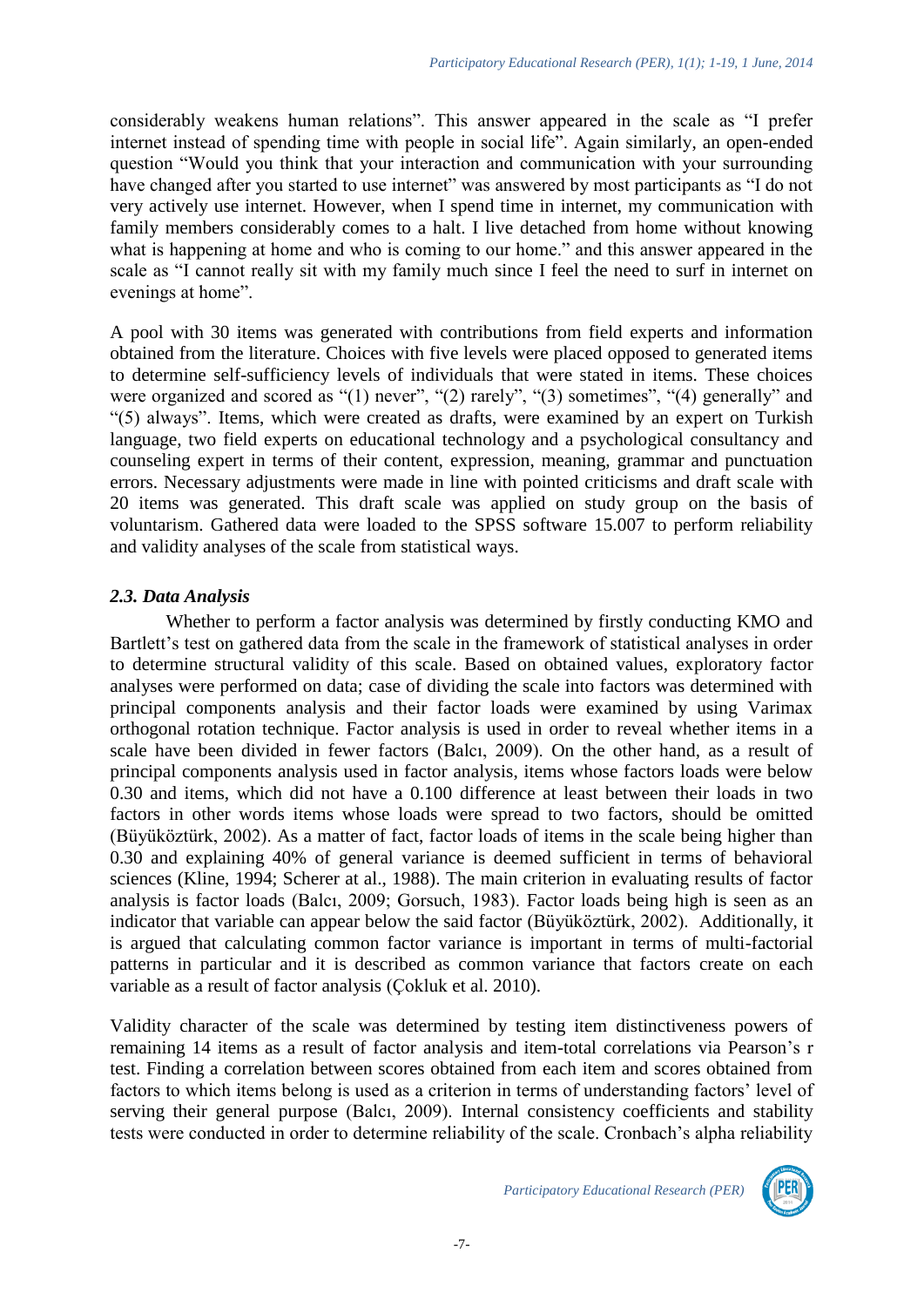coefficient was used for determining internal consistency level. Reliability coefficient being 0.70 and higher is acknowledged as an indicator of this scale's reliability (Büyüköztürk, 2002; Gorsuch, 1983). The scale's stability level was calculated in the form of determining correlation between two application results performed with four weeks interval. Reliability coefficient, which represents level of consistency, rises as it approaches to 1.00 and falls as it approaches to 0.00 (Gorsuch, 1983). As is known, in general the level 0.00-0.39 signifies that there is low correlation; the level 0.30-0.70 signifies that there is medium-level correlation and the level 0.70-1.00 signifies high correlation (Büyüköztürk, 2002).

## **3. Findings**

Operations conducted in the framework of reliability and validity analyses of the scale and findings are presented below.

## *3.1. Findings on Validity of the Scale*

Structural validity and item-total correlations were examined within the framework of validity of the Socio-Virtualization Perception Scale (SVPS) and findings are presented as follows:

# *3.1.1. Structural Validity*

First, Kaiser-Meyer-Olkin (KMO) and Bartlett's test analyses were performed on data to test structural validity of the SVPS and KMO was designated as 0.856 and value of Bartlett's test was specified as  $\chi^2$  = 2747,48; sd=435 (p=0,000). It was understood that factor analysis can be performed on the scale with 20 items within the framework of abovementioned values.

In the first stage, principal components analysis was conducted to determine whether the scale is one-dimensional. Because, principal components analysis is a very frequently used technique as a technique of factorization (Büyüköztürk, 2002). Then, Varimax orthogonal rotation technique was used according to principal components. In this line, after omitting 6 items, whose item loads were below 0.30, from the scale, another factor analysis was performed on remaining items. There is no item in the scale, whose load is spread to two factors. Resulting pool of items were again examined by two educational technologists to ensure that scope validity would not be disrupted due to omitted items. Thanks to opinions of field experts on that these six omitted items would not affect scope validity, other analyses were able to be performed.

It was observed as a result of these operations that a total of remaining 14 items in the scale were clustered under two factors. KMO value of the 14-item scale with its final form was determined to be 0.860 and its Bartlett's test values were determined to be  $\chi$ 2=1495,124; sd=91; p<0,001. It was observed that non-rotated factor loads of remaining 14 items in the scale were between 0.427 and 0.693; on the other hand, these loads were between 0.669 and 0.830 in its rotated form after Varimax orthogonal rotation technique. On the other hand, it was stated that items and factors that were included in the scope of this scale explained 51.49% of total variance. As is known, factor loads not being below 0.30 and amount of variance explained in terms of behavioral sciences being 40% are regarded sufficient (Büyüköztürk, 2002; Eroğlu, 2008). Factor names were given by examining contents of items in factors. 9 items were gathered under a factor named as "negativity in communication" and 5 items were gathered under a factor named "social attention in virtualization".

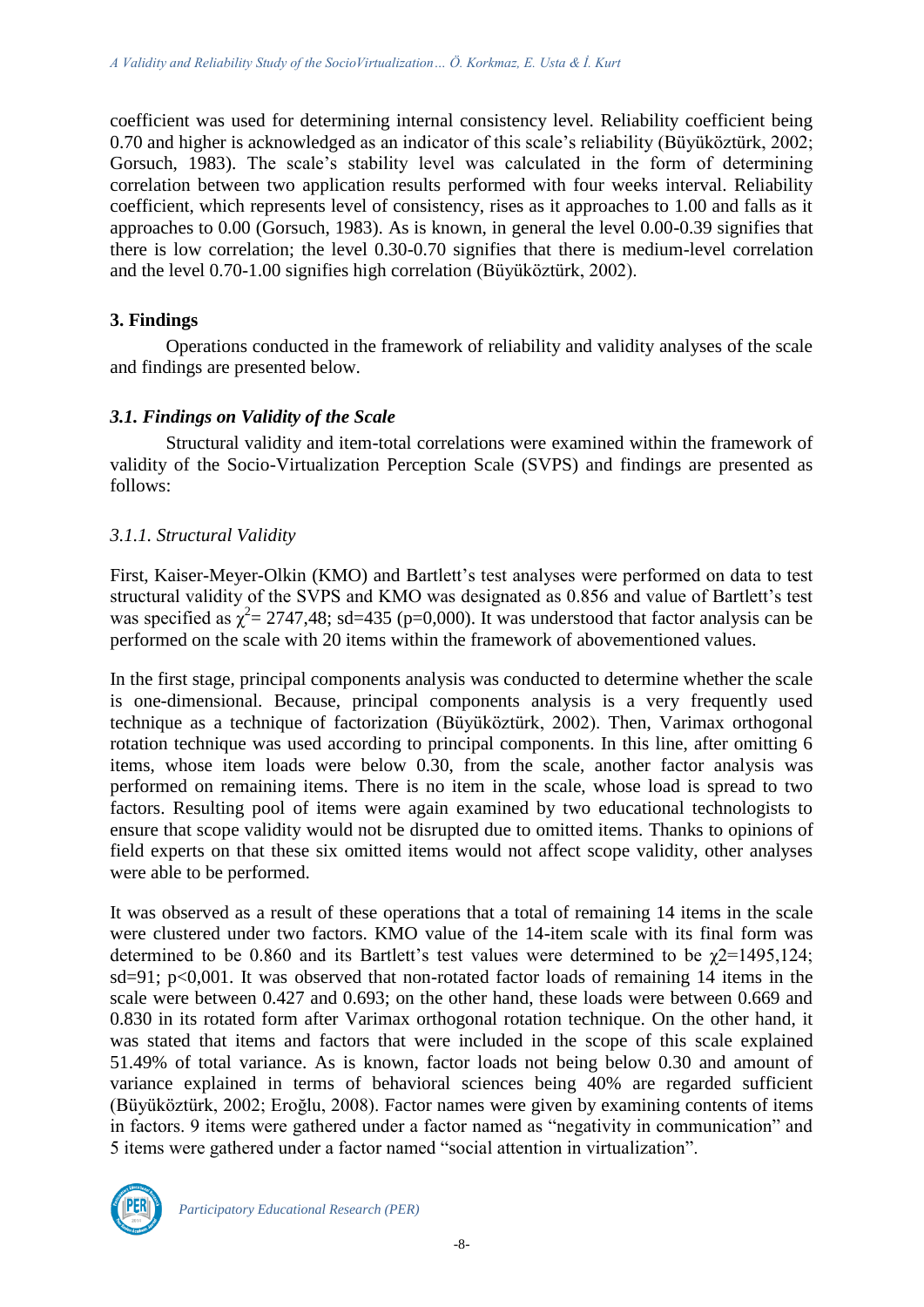This situation is also seen in the scree plot graph drawn according to eigenvalues (Figure 1). In figure 1, there are high-momentum drops in the first two factors therefore these two factors had significant contribution to variance but on the other hand, drops in other factors have acquired a horizontal shape, in other words this means that their contribution to variance is similar (Büyüköztürk, 2002; Eroğlu, 2008).



**Figure 1.** Scree Plot Graph (Eigenvalues according to Factors)

As a result of these operations performed, item loads of remaining 14 items in the scale according to factors, eigenvalues of factors and findings on amounts of variance explanation are provided in Table 1.

| Items                                 |                |                                                                                                                                                                                                               | Common<br>Variances | F1   | F <sub>2</sub> |
|---------------------------------------|----------------|---------------------------------------------------------------------------------------------------------------------------------------------------------------------------------------------------------------|---------------------|------|----------------|
|                                       | M16            | People started to mostly establish virtual friendships, withdrew<br>into themselves and turned into asocial virtual people.                                                                                   | ,693                | ,830 |                |
|                                       | M17            | People are unaware of each other in real life and they started to<br>live very connected to virtual environment.                                                                                              | ,638                | ,799 |                |
|                                       | M27            | Most people in fact became asocial in real life. They go on<br>with their lives in social networks.                                                                                                           | .517                | ,718 |                |
|                                       | M20            | Since they use internet a lot, I think that people expressing<br>their feelings and thoughts in daily life has become<br>complicated.                                                                         | ,518                | ,715 |                |
|                                       | M14            | I think that now what people share with each other has<br>decreased.                                                                                                                                          | .542                | ,707 |                |
| Negativity in Communication           | M15            | People give their secrets to people whom they do not know at<br>all in virtual environments rather than talking with people in<br>their surroundings.                                                         | .458                | ,671 |                |
|                                       | M21            | I think that there are people, who cannot leave computers, do<br>not know what is going on in family environment and have<br>lives detached from their families.                                              | ,427                | ,654 |                |
|                                       | M23            | People are able to establish communication over internet more<br>easily but this situation complicates face-to-face<br>communication.                                                                         | ,433                | .641 |                |
|                                       | M13            | We've started to lose our cultural values because of internet.                                                                                                                                                | .411                | .617 |                |
| Social Attention in<br>Virtualization | M19            | The time I spend with people becomes limited unavoidably<br>because of internet.                                                                                                                              | ,558                |      | ,731           |
|                                       | M7             | When I spend time in internet, my communication with family<br>members considerably comes to a halt. I live detached from<br>home without knowing what is happening at home and who is<br>coming to our home. | ,520                |      | .712           |
|                                       | M <sub>2</sub> | I cannot really sit with my family much since I feel the need to<br>surf in internet on evenings at home.                                                                                                     | ,529                |      | ,704           |
|                                       | M <sub>3</sub> | I prefer internet instead of spending time with other people in<br>social life.                                                                                                                               | .513                |      | .688           |

**Table 1.** Results of Factor Analysis of the Scale Conducted according to Factors

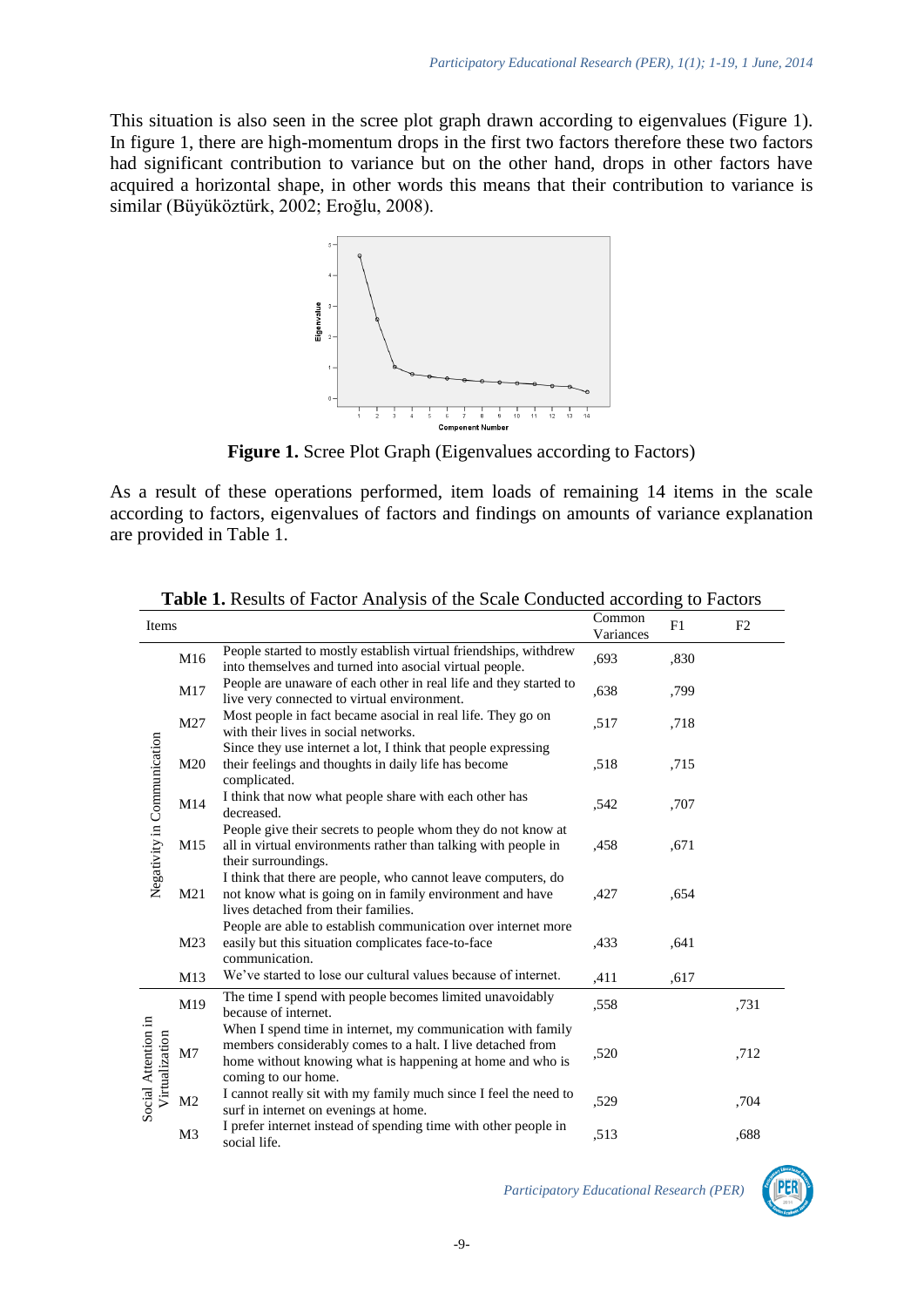| M18 | I delay responding when my mom calls to me while I am<br>playing games on internet. | .452   | .669   |
|-----|-------------------------------------------------------------------------------------|--------|--------|
|     | Eigenvalue                                                                          | 4.637  | 2.572  |
|     | Explained variance                                                                  | 33.122 | 18.374 |

As seen in Table 1, the scale's "negativity in communication" factor contains 9 items and factor loads vary between 0.830 and 0.617. Eigenvalue of this factor in general scale is 4.637; amount of contribution it provides to general variance is 33.122%. The factor "Social Attention in Virtualization" contains 5 items. Factor loads of items are between 0.731 and 0.669. Eigenvalue of this factor in general scale is 2.572; amount of contribution it provides to general variance is 18.374%.

#### *3.1.2. Item Distinctiveness*

In this section, scores obtained from each items in factors according to item-total correlation method and correlations among scores obtained from factors were calculated, and item distinctiveness levels in other words each items' levels for serviceability to general purpose were tested. Item-factor correlation values obtained for each item are provided in Table 23.

|                 | F1<br>(Negativity in<br>Communication) |                | F <sub>2</sub>            |  |  |
|-----------------|----------------------------------------|----------------|---------------------------|--|--|
|                 |                                        |                | (Social Attention in      |  |  |
|                 |                                        |                | Virtualization)           |  |  |
| Item<br>No      | r                                      | Item No        | R                         |  |  |
| M16             | $,813$ <sup>**</sup> )                 | M19            | $,742$ <sup>**</sup> )    |  |  |
| M17             | $,784$ <sup>(**)</sup> )               | M7             | $,715$ <sup>**</sup> )    |  |  |
| M27             | $.714$ <sup>(**)</sup> )               | M <sub>2</sub> | $0.684$ <sup>(**)</sup> ) |  |  |
| M <sub>20</sub> | $,713$ <sup>**</sup> )                 | M <sub>3</sub> | $0.668$ <sup>(**)</sup> ) |  |  |
| M14             | $.712$ <sup>**</sup> )                 | M18            | $.713$ <sup>**</sup> )    |  |  |
| M15             | $0.686$ <sup>(**)</sup> )              |                |                           |  |  |
| M <sub>21</sub> | $0.660$ <sup>(**)</sup>                |                |                           |  |  |
| M23             | $0.643$ <sup>**</sup> )                |                |                           |  |  |
| M13             | $,642$ <sup>**</sup> )                 |                |                           |  |  |

As seen in Table 3, item test correlation coefficients vary between 0.813 and 0.642 for the first factor and 0.742 and 0.668 for the second factor. Each item is in a significant and positive relationship with the whole factor  $(p<0.000)$ . These coefficients are validity coefficients of each item and they refer to consistency with the whole scale in other words the level of serviceability to general purpose of the scale (Yüksel, 2009; Carminesi & Zeller, 1982).

#### *3.1.3. Item Distinctiveness*

Distinctiveness power of items in the scale was estimated. For this purpose, first raw scores obtained from each item were sorted from smaller to greater, then lower and upper groups with 80 people each that constitute the group at lower 27% and the group at upper 27% were determined. T-test values of independent groups were calculated over their total scores in groups. T values related to their distinctiveness power and findings related to their levels of significance are provided in Table 3.

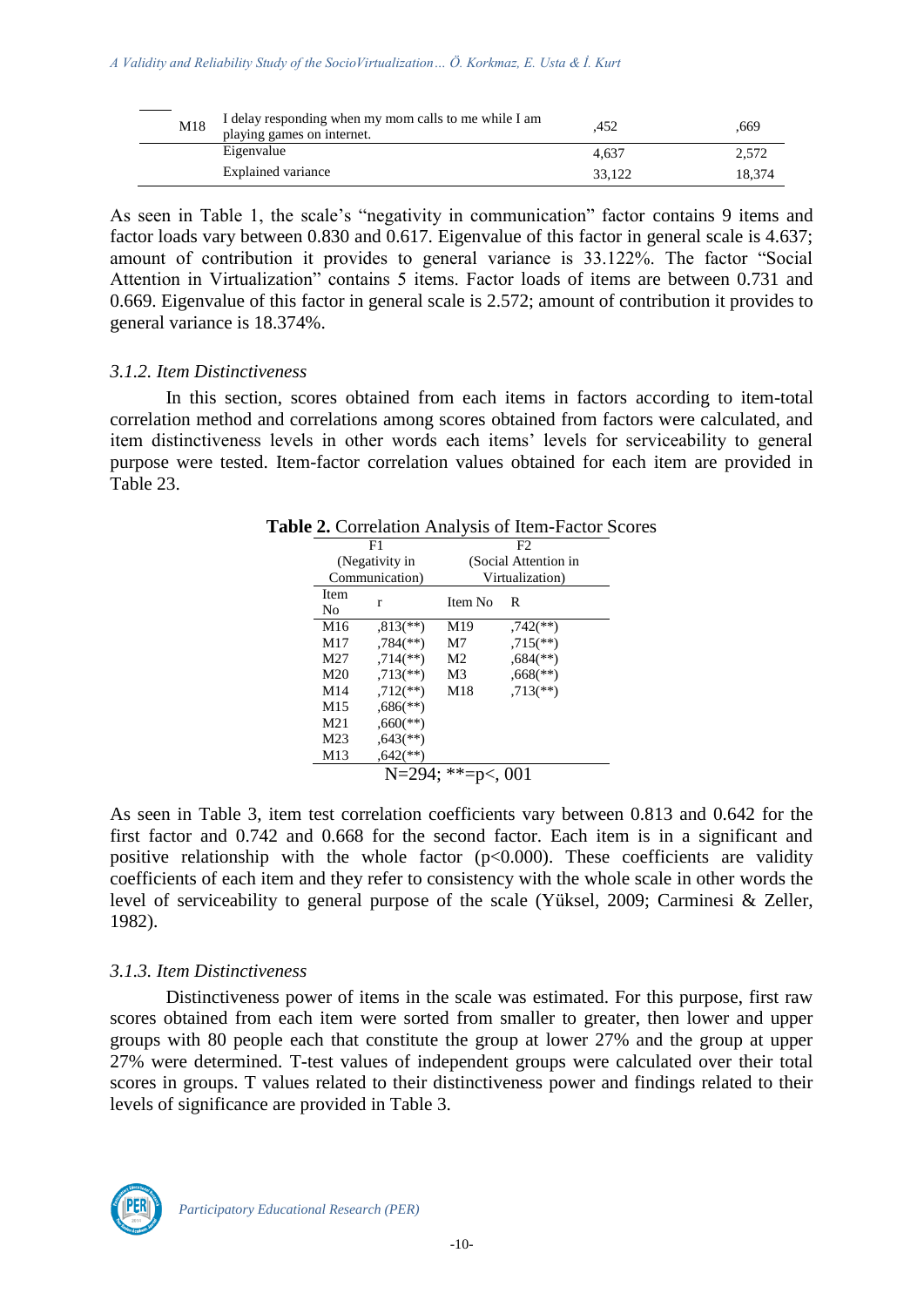| <b>Table 3.</b> Rent Districtiveness Fowers |                |                      |                      |  |  |
|---------------------------------------------|----------------|----------------------|----------------------|--|--|
| F1                                          |                | F2                   |                      |  |  |
|                                             | (Negativity in |                      | (Social Attention in |  |  |
| Communication)                              |                |                      | Virtualization)      |  |  |
| <b>Item</b>                                 | t              | Item                 | т                    |  |  |
| M16                                         | 13,126         | M19                  | 6,710                |  |  |
| M17                                         | 13,093         | M7                   | 6,282                |  |  |
| M27                                         | 14,187         | M <sub>2</sub>       | 6.194                |  |  |
| M20                                         | 12,388         | M <sub>3</sub>       | 5,419                |  |  |
| M14                                         | 11,233         | M18                  | 5,294                |  |  |
| M15                                         | 11,233         | F1                   | 23,249               |  |  |
| M21                                         | 11,269         | F2                   | 6,690                |  |  |
| M <sub>23</sub>                             | 11,757         | Total                | 32,293               |  |  |
| M13                                         | 9.578          | df: $158$ ; $p<.001$ |                      |  |  |

It is observed in Table 4 that independent sample t-test values related to 14 items, factors and total score in the scale vary between 13.126 and 5.294. T value for the whole scale was determined as 32.2963. Level of each difference determined is significant (p<0.001). Accordingly, it can be said that distinctiveness of both the whole scale and each item is high.

## *3.2. Findings regarding Reliability of the Scale*

Internal consistency and stability analyses were performed on data to calculate reliability of the scale. Performed operations and findings are presented as follows:

## *3.2.1. Internal Consistency Level*

Reliability analysis of the scale for its factors and entirety was estimated by using Cronbach's Alpha reliability coefficient. Reliability analysis values related to each factor and the whole scale are summarized in Table 4:

| $\tau$ . Results of Reflamily Alialysis on Factors and the whole |          |                   |
|------------------------------------------------------------------|----------|-------------------|
| Factors                                                          |          | Number Cronbach's |
|                                                                  | of Items | Alpha             |
| Negativity in Communication                                      |          | .873              |
| Social Attention in Virtualization                               | C        | .744              |
| Total                                                            | 14       | .795              |

**Table 4.** Results of Reliability Analysis on Factors and the whole Scale

As seen in Table 3, Cronbach's Alpha reliability coefficient of the scale that consists of 2 subfactors and a total of 14 items was determined as 795. On the other hand, Cronbach's Alpha values regarding factors are 0.873 and 0.744 respectively. Accordingly, it can be said that internal consistency of the scale is pretty high.

# *3.2.2. Stability Level of the Scale*

Stability level of the scale was detected by using test-retest method. As is known, a reliable measurement tool should be able to make stable measurements (Balcı, 2009). The 14 item final form of the scale was re-applied on 41 individuals, on whom this application was performed, four weeks later. Relationship between scores obtained as a result of both applications was evaluated in terms of both each item and the whole scale. Thus, ability to make stabile measurements for an item that is present in the scale as well as for the whole scale was tested. Findings were summarized in Table 5.

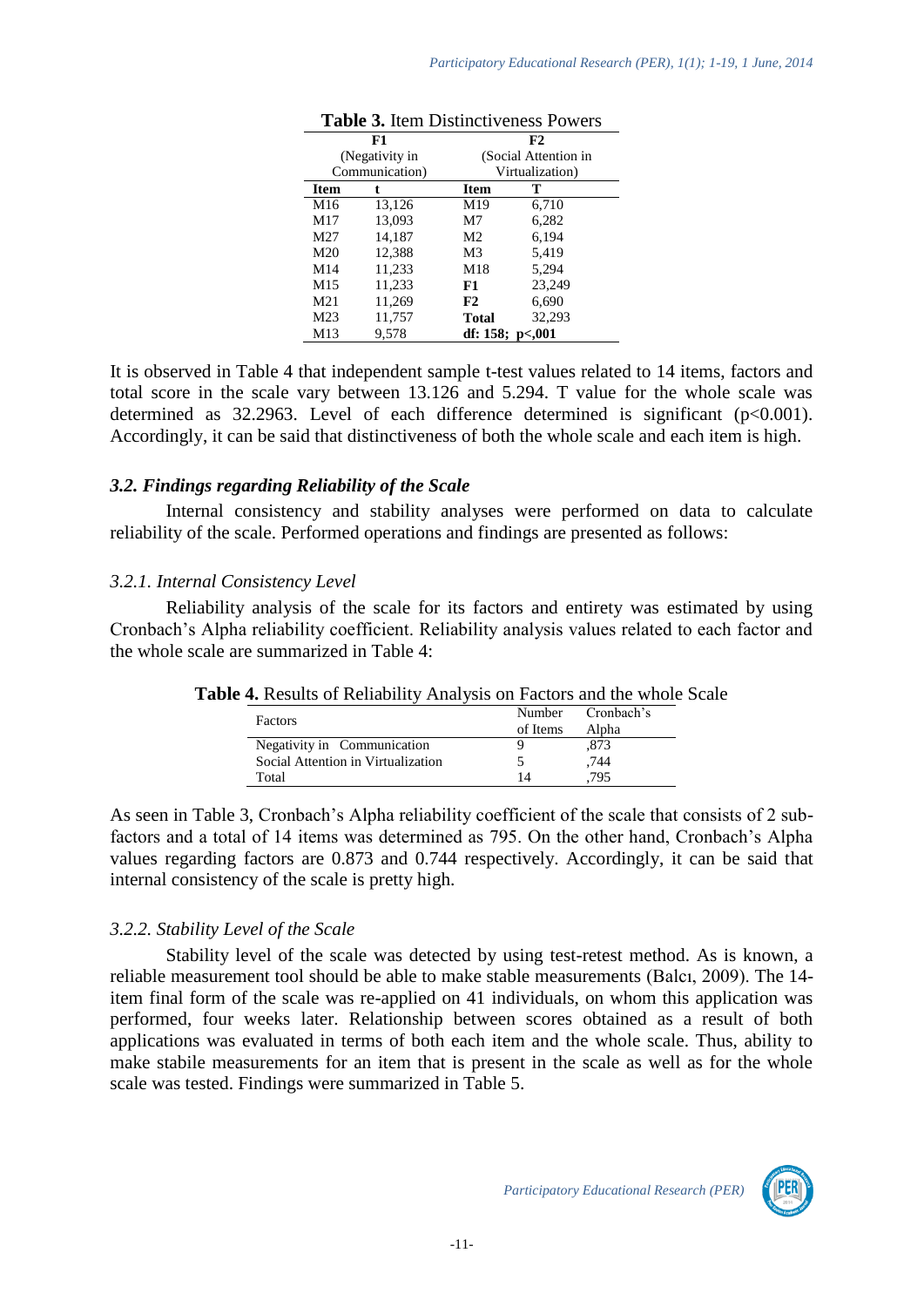|      | F1                       |                | F2                        |  |
|------|--------------------------|----------------|---------------------------|--|
|      | (Negativity in           |                | (Social Attention in      |  |
|      | Communication)           |                | Virtualization)           |  |
| Item |                          |                |                           |  |
| No   | r                        | Item No        | R                         |  |
| M16  | $.416$ <sup>**</sup> )   | M19            | $,598$ <sup>(**)</sup> )  |  |
| M17  | $.442$ <sup>(**)</sup> ) | M7             | $0.629$ <sup>(**)</sup> ) |  |
| M27  | $,378$ <sup>(**)</sup> ) | M <sub>2</sub> | $,218(*)$                 |  |
| M20  | $.526$ <sup>(**)</sup> ) | M3             | $,421$ (**)               |  |
| M14  | $.558$ <sup>(**)</sup>   | M18            | $.558$ <sup>(**)</sup> )  |  |
| M15  | $.598$ <sup>(**)</sup> ) | F1             | $661$ (**)                |  |
| M21  | $464$ <sup>(**)</sup> )  | F <sub>2</sub> | $.518$ <sup>**</sup> )    |  |
| M23  | $.419$ <sup>(**)</sup> ) | Total          | $.511$ (**)               |  |
| M13  | $,321(*)$                |                |                           |  |
|      | $*_{=}$<br>N: 41;        | **-            |                           |  |

**Table 5.** Test-Retest Results of Items in the Scale

It is seen in Table 4 that correlation coefficients of each item which were obtained via testretest method vary between 0.218 and 0.629 and each relationship is significant and positive. It is observed that correlation coefficients obtained via test-retest method for factors that constitute the scale are 0.661 and 0.518 respectively and each relationship is significant and positive. Correlation coefficient for the whole scale is 511. As is known, reliability is related to stability, consistency and sensitivity characteristics of a scale. For this reason, these values that were determined as stability coefficient are considered as an evidence for existence of reliability of this scale (Hovardaoğlu, 2000). Accordingly, it can be said that the scale can make stable measurements.

#### **4. Conclusion**

In this study, a scale was developed in order to determine individuals' perceptions towards socio-virtualization. The SVPS is a 5-item Likert type scale and consists of 14 items that can be grouped under two factors. Each item that is present in factors was scaled as never (1), rarely (2), sometimes (3), generally (4) and always (5). Validity of the scale was examined with two different methods. These are methods of testing validity through (1) factor analysis and (2) distinctiveness characteristics.

According to exploratory factor analysis results, the scale consists of two factors. Considering factor loads of items in factors, eigenvalues of factors and explained variance ratios, it can be said that the scale is a scale with structural validity. Item factor correlations were calculated on data to determine to what extent each item in the scale can measure characteristics that are attempted to be measured with their relevant factor. It can be said according to obtained values that each item and each factor that is present in the scale significantly serve the purpose for being able to measure desired characteristic that is sought to be measured with entirety of the scale, and each item is distinctive at a desired level. Relevant literature was reviewed for the purpose of establishing the scale's reliability of criterion (for present or similar scales); reliability for similar scales could not be calculated since a similar scale could not be found with regard to content and objective.

The scale's internal consistency coefficient was estimated by using Cronbach's Alpha formula. It can be said that the scale can make reliable measurements within the framework of these calculated values. Test-retest method was applied to determine time-dependent stability level of the scale by using data gathered in applications that were performed in four weeks intervals. Test-retest method was calculated for each item and also within the framework of

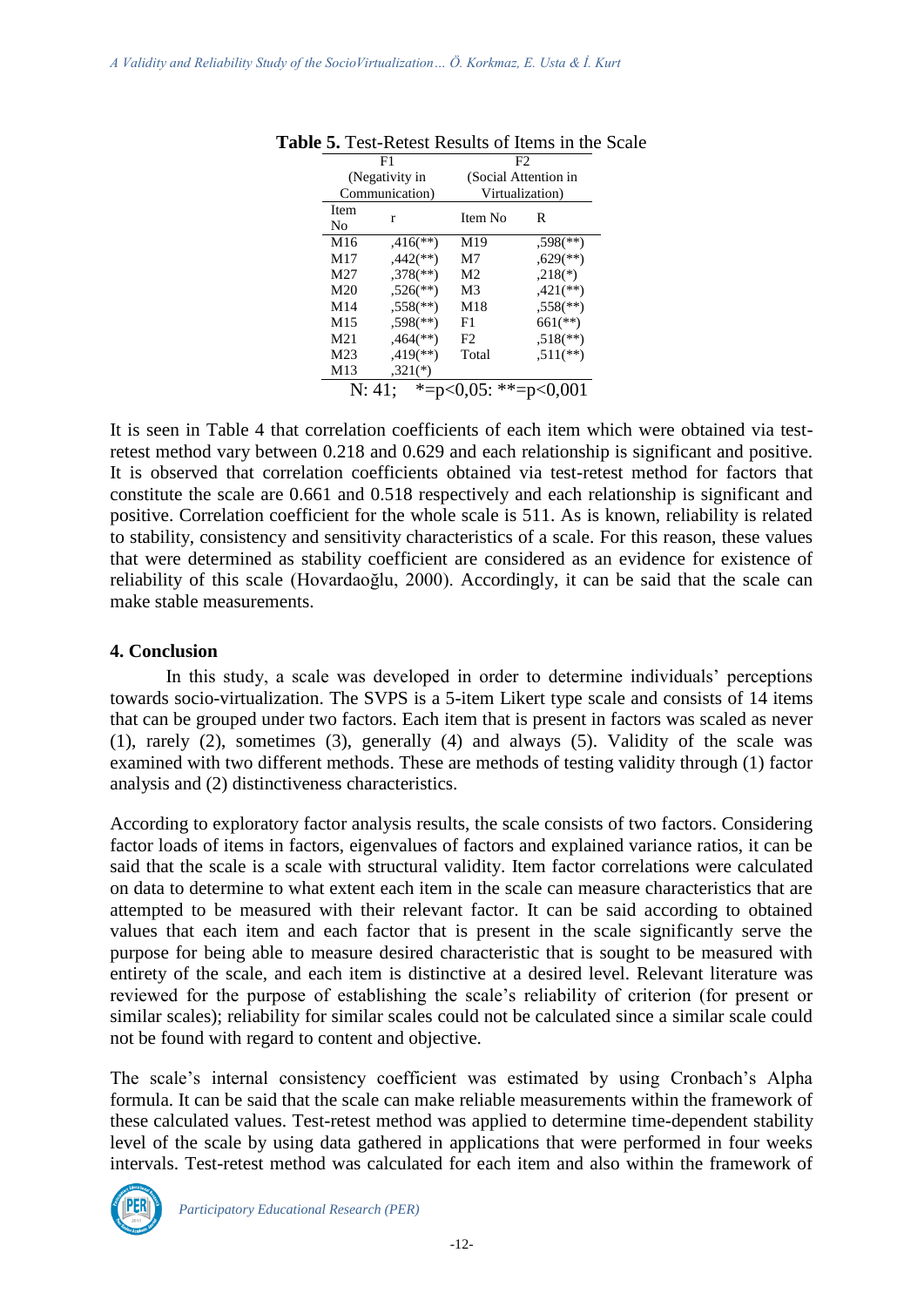sub-factors of the scale. All items that are present in the scale are in medium-level correlation according to calculated correlation coefficients. Accordingly, each item and each factor can make stable measurements from the aspect of time-dependent stability.

Factors in the scale were named as "Negativity in Communication" and "Social Attention in Virtualization" in a way that will reflect general characteristics of items that were gathered under these factors. 9 items were grouped under the factor named "Negativity in Communication" and 5 items were grouped under the factor named "Social Attention in Virtualization".

The factor named "Negativity in Communication" that consists of 9 items was demonstrated as that in general, people in social life go on with their life in constant communication but virtual environment makes their communication with their families in particular and surrounding decline, weaken and lose sincerity. Accordingly, the factor's name represents a situation which signifies that communication is moving toward negativity. Albeit participants stated that their communication in social life is different than communication in virtual environment, they also argued that it is also the case that real communication would decline and be damaged. Individuals, who do not somehow feel comfortable in terms of social life, find opportunity to turn to communication and interaction in environments where they feel more comfortable with social networks (Altun, 2008; Dunne, Lawlor & Rowley, 2010; Chana & Dicianno, 2011). As a result of this communication and interaction, individuals think that they express themselves more comfortably in virtual environments rather than in social reality by moving away from sociality. And this demonstrates their turn to a situation where they can get things in virtual environments that they would have gotten in society, in other words socio-virtualization with a decline in communication and interaction in terms of socialization.

Despite many beneficial aspects of communication technologies that present numerous conveniences for people, it is possible to say that their negative effects are also witnessed (Khasawneh & Al-Awidi, 2008). Numerous studies were performed that have examined issues such as particularly using virtual environment more with developing technology, individuals' shift mostly towards individual things by starting to move away from social life, understanding negative and positive situations regarding their socialization and declining communications of individuals with society (Goldberg, 1997; Young & Rodgers, 1998; Davis, 2001; Davis, Flett & Besser, 2002; Mittal, Tessner & Walker, 2007).

It would be the case that communications of individuals, who express that they feel more comfortable in virtual environment rather than in social life, in real life would be negatively affected due to their extensive use of virtual environments (Shapira, et al., 2000; Yang, et al., 2005). Activities of spending more time in virtual environment and utilizing virtual environment more create various negativities in social relationships. As a result, these situations in virtual environment can be argued to have negatively affected communication and relationships in real life ( Nie, Hillygus, & Erbring, 2008; Rainie, Purcell, & Smith, 2011).

Increasing use of internet and having effectiveness on adolescents as much as their social life also influences familial relationships of individuals. In a research conducted on relationship between family and internet, it was detected that children do not have same opinions with their parents on issues related to internet (Kuzu, 2011). It was found that as time that parents spend for using internet increases, domestic and face-to-face communication decline. This

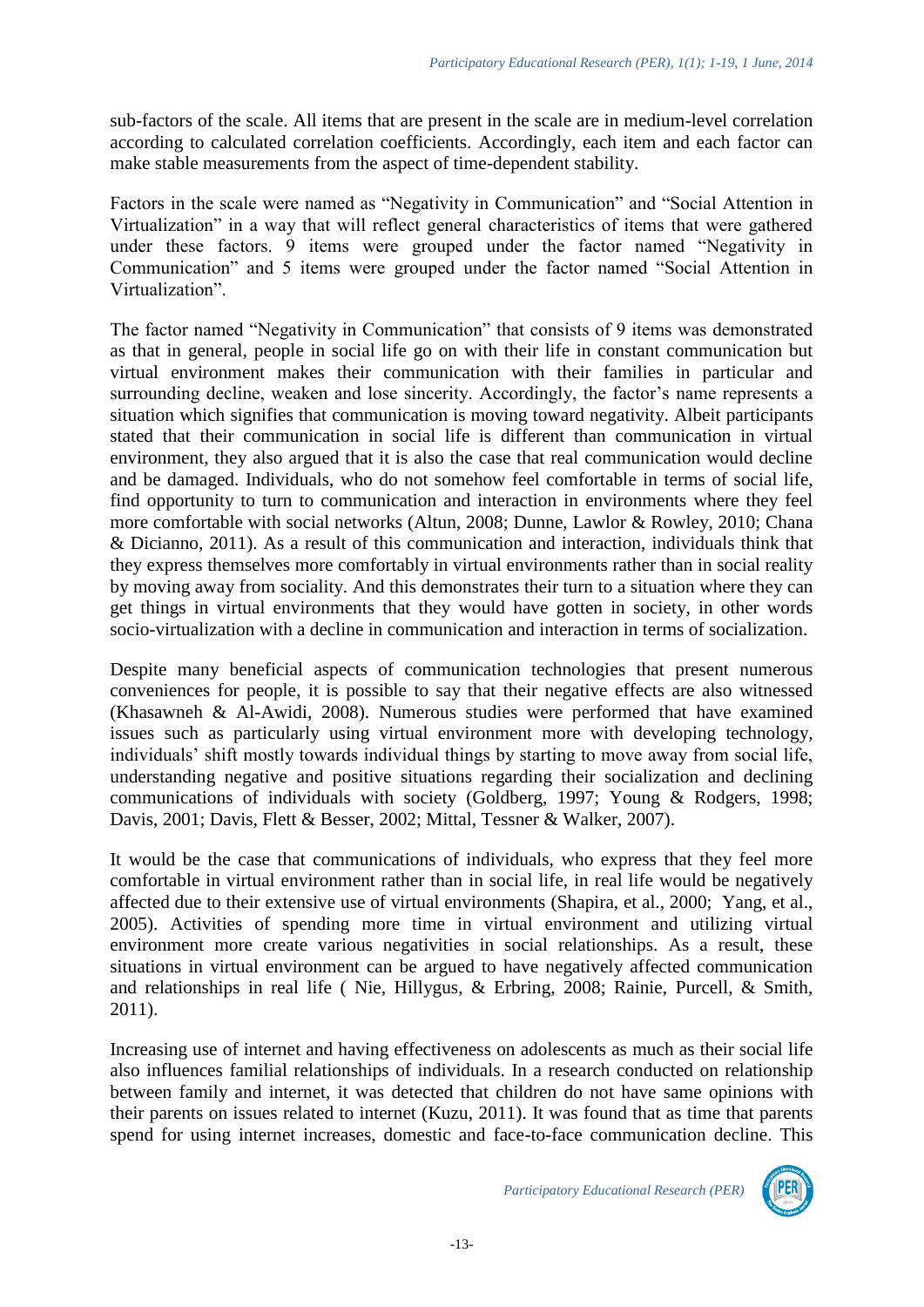situation is another point that was detected to be also valid for children whose use of internet has increased. Decreasing face-to-face communication because of internet has also multiplied domestic conflicts. In other words, individuals replace the process of socialization, which they will experience via information that will be obtained from their family and surrounding, with their relationships established in virtual environment (Kelleci, 2008).

It was found in another research performed (Horman et al., 2005 ) that social developments of children who spend most of their time with computer games considerably regress, selfconfidence of these children is low and their social anxiety levels and aggressive behaviors increase. In another study conducted (Colwell et al., 2000), a negative relationship was detected between time to spend playing games in computer and self-confidence. This factor was called "Negativity in Communication" since interaction and face-to-face communication among individuals decline with a decrease in activity and activeness of individuals in society and in general, this aspect was emphasized in participants.

Answers given considering situations such as spending time in virtual environments, moving away from places in social life and delaying responsibilities and what to dos in real life were gathered under the factor "Social Attention in Virtualization" that consists of 5 items.

Socialization of new generation individuals, who are particularly referred with various names today, is important in terms of analyzing impact of virtual environments on newly growing individuals and understanding them (Prensky, 2005; Odabaşı, 2009; Palfrey & Gasser, 2008). Contemporary individuals, who know that all opportunities of virtual environment are in their hands, take all information whether to be used or not and confuse everything due to constantly receiving information, needs, wills and desires in time, can be influenced by virtual attraction rather than social one. Because, while social life draws a limit with its morals, values and rules, these limits do not exist in virtual environment. Social attentions of individuals shifting towards socio-virtualization in these aspects would be the case. It can be argued that virtual interests of individuals who have relationships and responsibilities in society are higher due to the fact that virtual environment is different than social life in terms of relationships and responsibilities. And this case causes them to move away from sociality.

It is stated that individuals, who have started to spend more time in virtual environments, get distant from social life, their social relations are weakened and their communication with their family and surrounding declines (Şan & Hira, 2005). Thus, virtual environments' aspects that are influential for individuals are more preferred with their characteristics such as getting in touch without communication and entertainment (Morahan-Martin, 1999).

With time spent with people getting limited unavoidably because of internet and considerable disruption of communication within families, family members, who are sometimes not aware what is going on in their house, can prefer virtual environments rather than spending time with people in social life. What is experienced in virtual environments is mostly shaped and used within the framework of individuals' needs (Johnson, 2001).

Today, new generation which grows along with technological opportunities is called "Generation Y" and its attributes are analyzed by investigating it from every aspect (Brenner, 1997; Stoll, 1995; Turkle, 1996; Kraut et al., 1998; Prensky, 2001). Attributes and opportunities of generation Y are further above what societies present to them in our day and they are in a position that mostly commands material side of culture. They have a nature which likes competition individually and which commands communication technologies

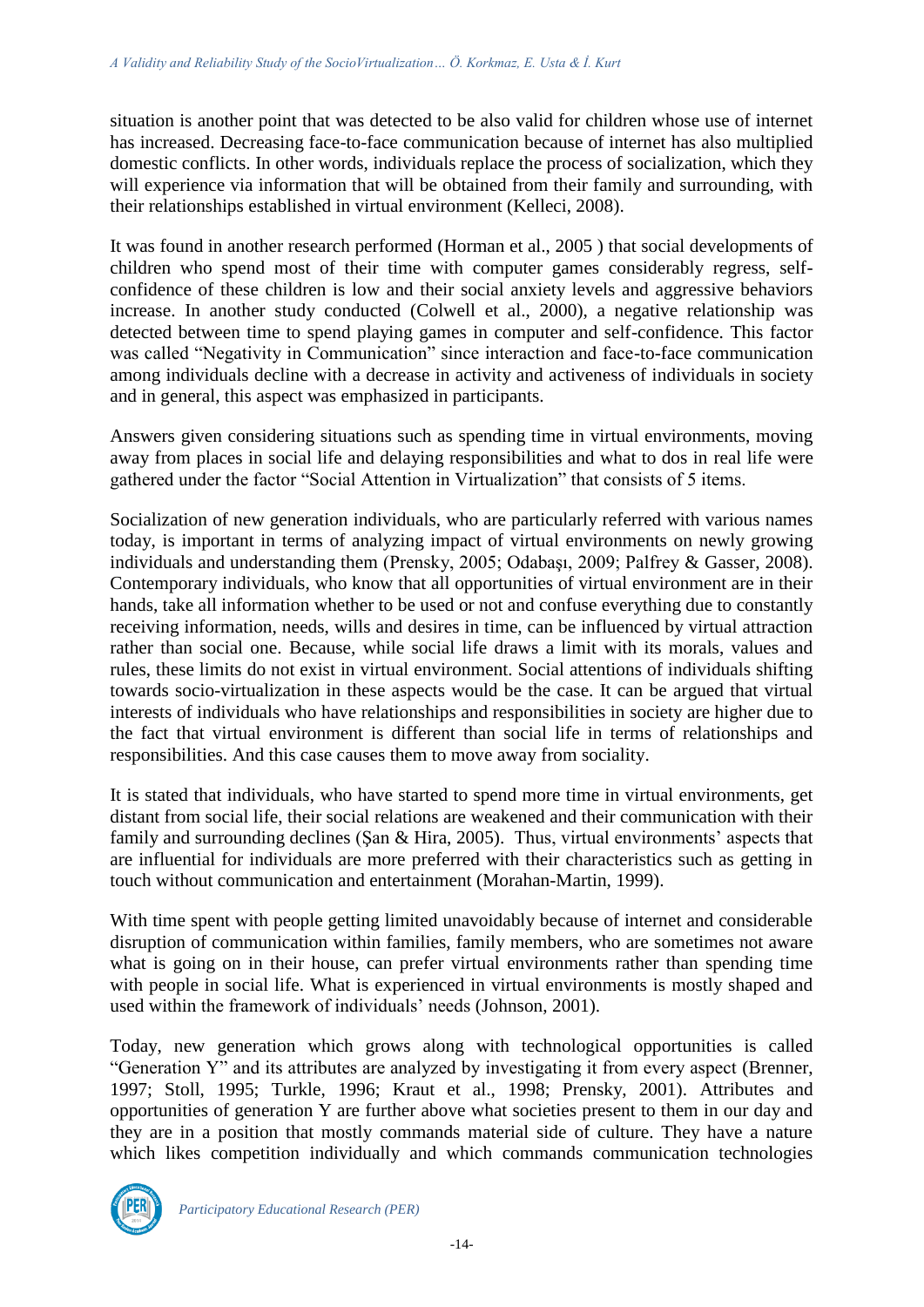thanks to what elements of material culture have added to them, which prioritizes their interests, wants to live more free, sees desires and wills as needs and wants to stay away from social responsibility. In this regard, they remain in a position that sits between concepts of socialization and socio-virtualization and that should be investigated and examined from many more aspects. Compared to previous generation, Generation Y is more prone to modern educational platforms and uses internet at a higher rate (TUIK, 2007). Name of this factor was designated as "Social Attention in Virtualization" due to referring generations with different names influenced by technology, shifting what is experienced in social life to virtual environments, creation of similar situations like social life with platforms such as secondlife and spending more time in virtual environments.

After starting to re-shape and re-organize individual and social things in terms of present day, perceptions, habits, needs, wishes and desires have also begun to change. Newly-raised generations, particularly with generation "Y", growing with technology and looking at life and society a little bit different than previous generations distinguish them with various attributes. Among them, receiving education, differentiation of occupational groups and situations like knowledge, ability, attitude and behaviors of required employed personnel can now be perceived differently for social life. For instance, today, people might not have to go to work. They can also stay at home by tracking their jobs from virtual environment. Another example is that we do not have to mesh into society to do shopping. If desired, one can do shopping in virtual environment. Also, while using internet in education and performing distant education is taken for granted for new generation, it can be seen as a different situation that is difficult to get used to for previous generations. Considering examples given so far, they were given as examples to works and activities that are performed in virtual environments distant from social life. Thus, individuals are mostly occupied with sociovirtual things rather than social things, virtual environment can now be witnessed in every aspect of life and its effect is somehow the case (Hamburger & Ben-Artzi, 2003). With developing technology and age of information, design types to be determined for new generation, putting forward attributes in terms of goals, and results and continuity of information and skills to be learned in terms of teaching and learning process have a great importance ( Friend & Bursuck, 2002; Slavin & Cheung, 2004; Keller, 2007).

When the SVPS is considered in terms of newly growing generation and its needs regarding perceiving and experiencing social life, existence of virtual environment that now manifests its impacts in every area of life and that has somehow a contact in life should not be ignored. Every area ranging from family, education, peers to social environment, shopping, mass communication devices, business and entertainment environments has somewhat gained a different dimension after inclusion of virtual environment into the equation. In this regard, it should not be forgotten that the SVPS will provide contribution to analyzing the abovementioned social environments, will aid understanding curricular and extra-curricular situations from the aspect of needs, knowledge, ability and wishes of learners and might also help clearing topics that should be taken into consideration for planning teaching activities. However, due to the fact that this concept is quite new, dimensions of impacts of virtual environments on areas which are factors of socialization such as family, education, peers, media, environment, religion and etc. have not been researched. Topics such as in what environments, to what extent, how and why does socio-virtualization dimension of socialization occur after virtual environment will be areas of research for future years. In this context, researching impacts of socio-virtualization on socialization factors and on different variables in changing and shrinking new world can be suggested.

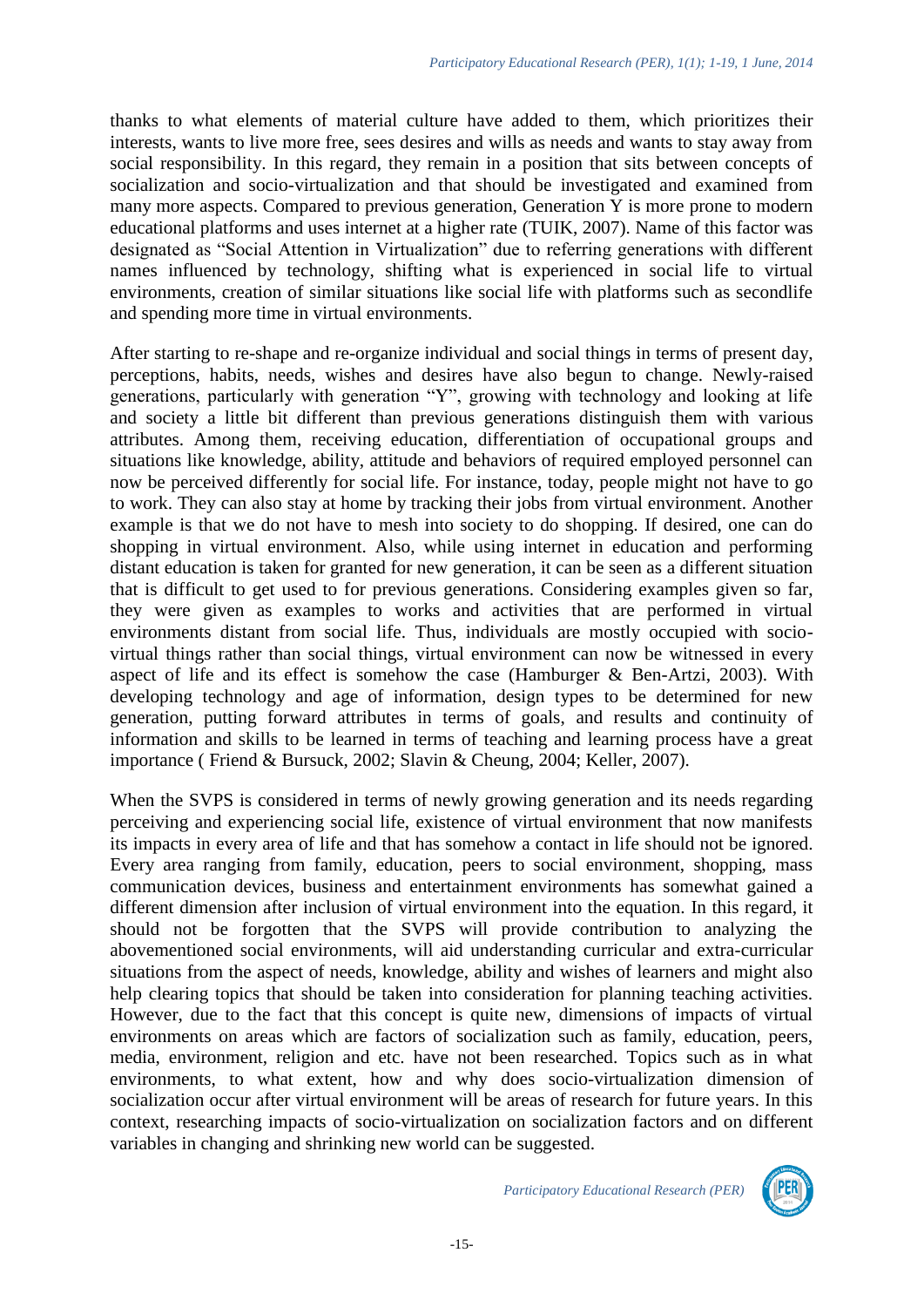Consequently, it can be said that the SVPS is a reliable and valid scale that can be used for determining perception levels of individuals towards socio-virtualization. No reliable and valid measuring tool could be encountered in the literature that covers cases related to socialization by utilizing values, norms and culture that remain between socialization and virtual environments for individuals in particular. Therefore, it can be considered that this measurement tool can provide important contributions to the literature. However, ages of majority of study group, through which reliability and validity studies of measurement tool were executed, is around 25 and it generally consists of students. Repeating validity and reliability studies of the scale on different age and occupational groups can be suggested to overcome this limitation. Also, all items of the scale factors named "Negativity in Communication" and "Social Attention in Virtualization" are negative. All factor loads of these items are negative. Using this scale by taking this situation into account or re-checking reliability and validity by converting items to positive while using the scale in another research can be suggested.

# **References**

- Altun, M. B. (2008). Siber gerçeklikte kültür and iletisim sorunları. Yayımlanmamıs yüksek lisans tezi [Cyber culture and communication problems in reality. Unpublished Master's thesis]. Marmara Üniversitesi Sosyal Bilimler Enstitüsü. [Marmara University Social Science Institute].
- Aluja, A., Blanch, A.,(2004). Socialized personality, scholastic aptitudes, study habits, and academic achievement: exploring the link European Journal of Psychological Assessment, 20 (3) (2004), pp. 157–165
- Balcı, A. (2009). *Sosyal bilimlerde araştırma: Yöntem, teknik and ilkeler[Research in social science: Methods, techniques and principles]*. Ankara: PegemA Yayınevi [PegemA Pub.].
- Binark, M. & Bayraktutan-Sütcü, G. (2008). *Silkroad Online'da Sanal Cemaat İnşası and Türk Klan Kimliği [Building Virtual Community in Silkroad Online and the Turkish clan Identity]*. inet-tr'08 - XIII. Türkiye'de İnternet Konferansı Bildirileri [Proceedings of Internet inTurkey Conference], Ankara, 22-23 December. Orta Doğu Teknik Üniversitesi [Middle East Technical University], pp.133.
- Brenner, V. (1997). Psychology of computer use: XLVII. Parameters of Internet use, abuse and addiction: the first 90 days of the Internet Usage Survey. *Psychological Reports, 80, pp. 879–882*
- Büyüköztürk, Ş. (2002). *Sosyal bilimler için veri analizi el kitabı [Handbook for Social science data analysis]*. Ankara: PegemA Yayınevi [PegemA Pub.].
- Carmines, E.G, Zeller, R. A. (1982). *Reliability and validity assessment*. 5<sup>th</sup> ed. Beverly Hills: Sage Publications Inc.
- Celkan, H.Y.(1991), Eğitim Sosyolojisi [Sociology of Education], Atatürk Üniversitesi Yayınları [Ataturk University Pub.], Erzurum.
- Chana, W. M., Dicianno B. E. (2011).Virtual socialization in adults with spina bifida. *PM&R, Volume 3, Issue 3, Pages 219–225*
- Colwell J, Payne J.( 2000). Negative correlates of computer game play in adolescents. *British Journal of Psychology* , 91: 295-310.
- Coser, L. & Nock, S. & Steffan, P. & Rhea, B. & Merton(editor), R. (1987) Introduction To Sociology, Second Edition, USA
- Çokluk, Ö., Şekercioğlu, G., Büyüköztürk, Ş. (2010). S*osyal bilimler için çok değişkenli istatistik: Spss and Lisrel uygulamaları [Multivariate statistics for the social sciences: SPSS and LISREL applications]*. Ankara: PegemA Yayınevi [PegemA Pub.].

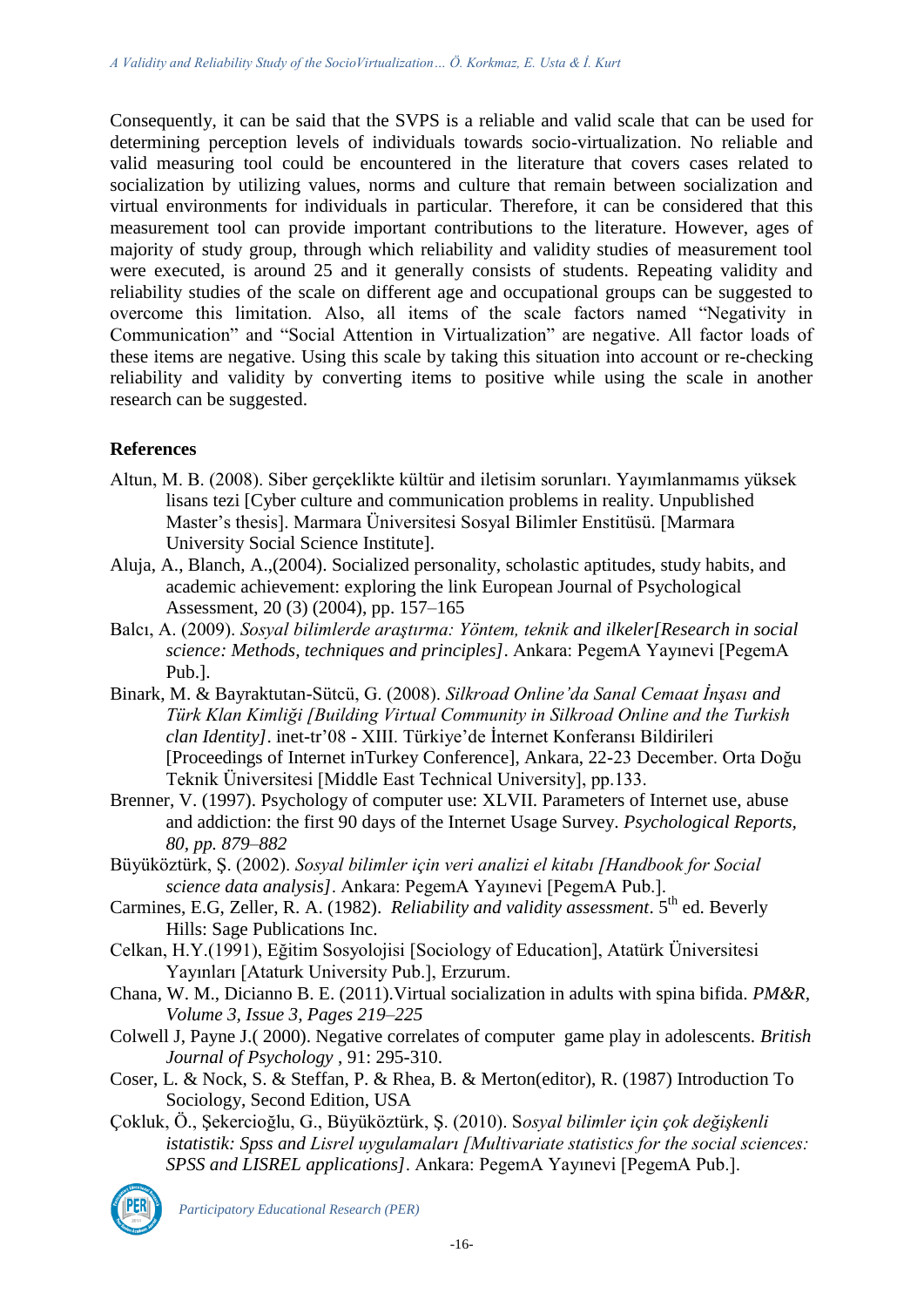- Dais, R. A. (2001). A cognitive-behavioral model of pathological internet use. Computers in Human Behavior, 17,187–195.
- Davis, R. A., Flett, G. L., & Besser, A. (2002). Validation of a new scale for measuring problematic internet use; implications for pre-employment screening. Cyber Psychology and Behavior, 15, 331–347
- Doğan, İ.(2012), Eğitim Sosyolojisi [Sociology of Education], Nobel Yayın Dağıtım, 2.Baskı [Nobel Pub., 2nd Edition].
- Doğan, N.(1993), İlk and Orta Dereceli Okul Ders Kitapları and Sosyalleşme (1876-1918) [Primary and Secondary School Textbooks and Socialization (1876-1918)], Bağlam Yay. [Bağlam Pub.], Ankara
- Dönmezer S., (1984) Sosyoloji [Sociology], Savaş Yayınları [Savaş Pub.], Ankara
- Dunne, A., Lawlor, M., Rowley, J. (2010). Young People's Use of Online Social Networking Sites Uses and Gratifications Perspective. Journal of Research in Interactive Marketing, Vol. 4, pp.46-58.
- Eroğlu, A. (2008). Faktör analizi [Factor analysis]. Ş. Kalaycı (Ed.), *SPSS Uygulamalı çok değişkenli istatistik teknikleri* [](ss. 321-331) [SPSS Applied multivariate statistical techniques]. Ankara: Asil Yayın Dağıtım [Asil Pub.].
- Erturgut, R. (2008). İnternet Temelli Uzaktan Eğitimin Örgütsel, Sosyal, Pedagojik and Teknolojik Bileşenler [Internet Based Distance Education's Organizational, Social, and Technological Pedagogical Components]. *Bilişim Teknolojileri Dergisi,* 1, 2 [Journal of Information Technology, 1, 2]
- Evkuran, M.(2010), Değerler Eğitimi and Eğitimde İdeoloji Sorunu [Values Education and Ideology Problem in Education], Uluslar arası Eğitim Felsefesi Kongresi [International Congress of Philosophy of Education], 6-8 March, Eğitim Bir-Sen, Ankara, pp. 479-488.
- Feng, [Y.,](http://www.sciencedirect.com/science/article/pii/S0747563214000144) Xie, [W.\(2014\).](http://www.sciencedirect.com/science/article/pii/S0747563214000144) *Teens' concern for privacy when using social networking sites: An analysis of socialization agents and relationships with privacy-protecting behaviors.*  [Computers in Human Behavior](http://www.sciencedirect.com/science/journal/07475632) [Volume 33,](http://www.sciencedirect.com/science/journal/07475632/33/supp/C) April, Pages 153–162
- Friend, M., & Bursuck, W. (2002). *Including students with special needs (3rd ed.).* Boston, MA: Allyn & Bacon.
- Goldberg, I. (1997). Ivan Goldberg discusses "Internet addiction". http://www.psycom.net/ Accessed 03.09.2013.
- Gorsuch, R. L. (1983). *Factor analysis*. Hillsdale: Lawrence Erlbaum Associates.
- Güvenç, B.(1995), Kültür and Eğitim [Culture and Education], Gündoğan Yayınları [Gündoğan Pub.], Ankara.
- Hamburger-Amichai, Y., Ben-Artzi, E. (2003). Loneliness and Internet use. *Computers in Human Behavior, Volume 19, Issue 1, Pages 71–80.*
- Horman JP, Hansen CE, Cochian ME, Lindsey CR(2005). Liar, liar: İnternet faking but not freguency of use affect social skills, self-esteem, social anxiety, and aggression. *Cyber Psychol Behav*., 8(1): 1-6.
- Hovardaoğlu, S. (2000). *Davranış Bilimleri İçin Araştırma Teknikleri [Research Methods for the Behavioral Sciences]*. Ankara: Ve-Ga yay. [Ve-Ga Pub.].
- MEF(2011). [http://www.imef.org.tr](http://www.imef.org.tr/) acces date: 13.03.2014
- Jarvis, P., (1983). Professional Education. Croom Helm, London.
- Johnson, C. M. (2001). A survey of current research on online communities of practice. *Internet and Higher Education, 4, 45–60.*
- Josept F., Çev Çelebi N., (1994). Sosyoloji Nedir [What is sociology], Atilla Kitapevi [Atilla Pub.], Ankara,

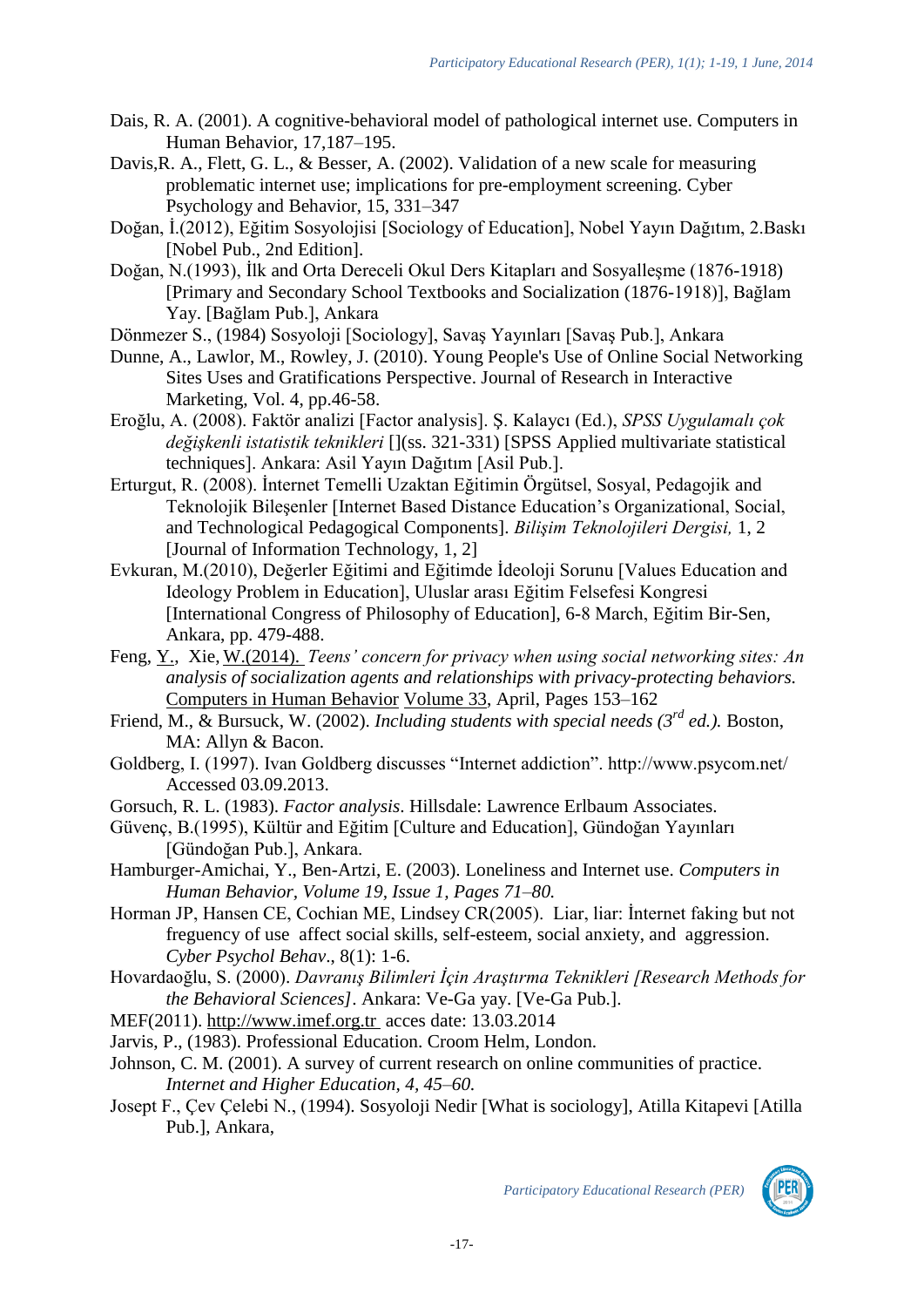- Kelleci , M(2008). İnternet, Cep Telefonu, Bilgisayar Oyunlarının Çocuk and Gençlerin Ruh Sağlığına Etkileri [Internet, Cell Phones, Computer Games' Effects on Children and Youth's Mental Health] , *Türk Silahlı Kuvvetleri Koruyucu Hekimlik Bülteni [Turkish Armed Forces Preventive Medicine Bulletin]* , 7(3):253-256
- Keller, J. M., (2007). *Motivation and performance*. In R. A. Reiser & J. V. Deinpsey (Eds ), Trends and issues in instructional design and technology  $(^{2nd}$  Ed.) (pp. R2-92). Columbus: Merrill Prentice Hall.
- Khasawneh, O. M., & Al-Awidi, H. M. (2008). The effect of home computer use on Jordanian children: A parental perspective, *J. Educational Computing Research*, 39(3), 267-284.
- Kline, P. (1994). *An Easy Guide to Factor Analysis*. London and New York: Routledge.
- Kraut, R., M. Patterson, V. Landmark, S. Kiesler, T. Mukophadhyay, W. Scherlis. (1998), Internet paradoxa social technology that reduces social involvement and psychological well being? *American Psychologist, 53, pp. 1017–1031.*
- Kurt, İ. ( 2013). Virtualization In Terms of Community from the View of Students' Feedback, Beder University *Journal of Educational Sciences, Volume 2, No:1*, April, Tirana, Albania.
- Kurt, İ. (2012). Toplumsallaşma Sürecinin 'Toplumsanallaşma' Bağlamındaki Yolculuğu. *Eğitim Fakültesi Dergisi [Journal of the Faculty of Education], VII,1, June, ISSN:1307-1076, Bayburt Üniversitesi [Bayburt University].*
- Kuzu, A.(2011). İnternet and Aile [Internet and Family], *Aile and Toplum [Family and Society],* 7(27):9-31
- Marshall, G.(1999). Sosyoloji Sözlüğü [A Dictionary of Sociology], Translator: Osman Akınhay, Derya Kömürcü, Bilim and Sanat Yay [Bilim and Sanat Pub.], Ankara.
- Mittal, V. A., Tessner, K. D., & Walker, E. F. (2007). Elevated social internet use and schizotypal personality disorder in adolescents. Schizophrenia Research, 94,50–57.
- Morahan-Martin, J. (1999). The relationship between loneliness and Internet use and abuse. *Cyber Psychology and Behavior, 2 pp. 431–440.*
- Nie, N. H., Hillygus, D. S., & Erbring, L. (2008). Internet use, interpersonal relations, and sociability: A time diary study. In B. Wellman & C. Haythornthwaite (Eds.), The internet in everyday life (pp. 215–243). Oxford, UK: Blackwell Publishers Ltd.
- Odabaşı, F. H. (2009). *21. yüzyıl öğreneni (Davetli konuşmacı) [21st century learner (Guest speaker)], 25. Yıl Etkinlikleri [25th Anniversary Events]*: AR-GE Konferansı [R&D Conference], 14 March, Ankara: Özel Arı Okulları [Arı Private Schools].
- Ozankaya, Ö.(1986). Toplumbilim [Social science], Tekin Yayınevi [Tekin Pub.], Ankara.
- Özdemir, S. & Usta, E. (2007) İlköğretim Sınıf Öğretmenliği Öğrencilerinin İnternet Kullanım Amaçlarının İncelenmesine İlişkin Bir Araştırma [A Research on the Investigation of Internet Usage Purposes of Primary School Teacher Candidates]. *Türkiye Sosyal Araştırmalar Dergisi [Journal of Social Research in Turkey].* TSA / Year: 11, volume: 3, December.
- Özgüven M., (1996). Toplum Bilimlerine Giriş [Introduction to Social Sciences], Ekin Kitapevi [Ekin Pub.], Bursa,
- Palfrey, J. and Gasser, U. (2008). *Born digital: Understanding the first generation of digital natives*. NY: Basic Books.
- Parke, [R.D.,](http://www.sciencedirect.com/science/article/pii/B9780123708779001523) Leidy, [M.S.,](http://www.sciencedirect.com/science/article/pii/B9780123708779001523) Schofield, [T.J.,](http://www.sciencedirect.com/science/article/pii/B9780123708779001523) Miller, [M.A.,](http://www.sciencedirect.com/science/article/pii/B9780123708779001523) Morris, [K.L. \(](http://www.sciencedirect.com/science/article/pii/B9780123708779001523)2008). Socialization, [Encyclopedia of Infant and Early Childhood Development](http://www.sciencedirect.com/science/referenceworks/9780123708779) Pages 224–235

Plummer, K.(2010). Sociology: The Basics, Routledge, London.

- Prensky, M. (2001). Digital natives, digital immigrants. *On the Horizon, 9(5), 1-5.*
- Prensky, M. (2005). Listen to the natives. *Learning in the Digital Age, 63(4), 8-13.*